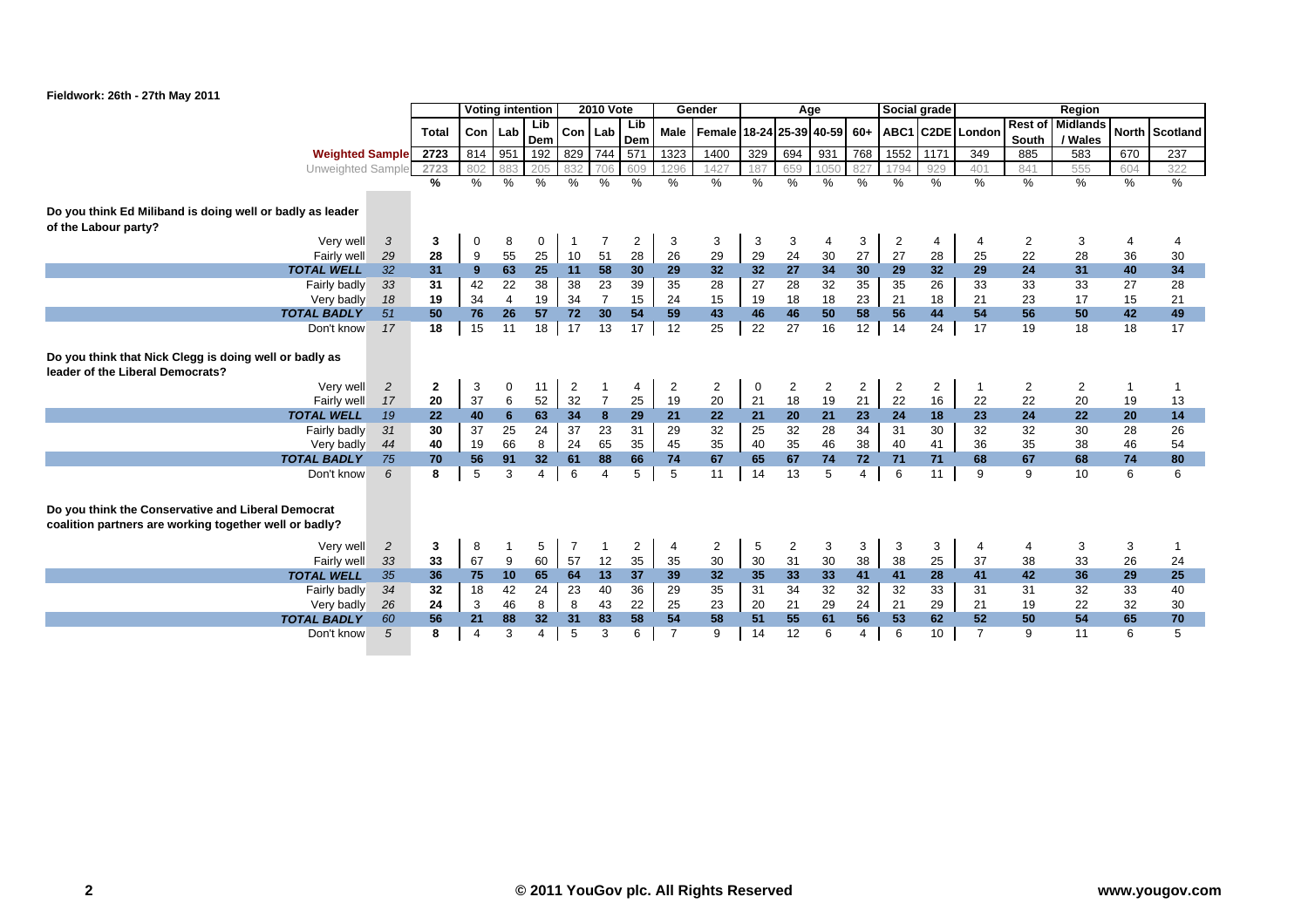

|                                                           |                |                |                | <b>Voting intention</b> |                |                 | <b>2010 Vote</b> |                |                | Gender                                                             |                |                | Age                     |             | Social grade   |                |                         |                | Region                  |                |                |
|-----------------------------------------------------------|----------------|----------------|----------------|-------------------------|----------------|-----------------|------------------|----------------|----------------|--------------------------------------------------------------------|----------------|----------------|-------------------------|-------------|----------------|----------------|-------------------------|----------------|-------------------------|----------------|----------------|
|                                                           |                | Total          | Con Lab        |                         | Lib            | Con             | Lab              | Lib            |                | Male   Female   18-24   25-39   40-59   60+   ABC1   C2DE   London |                |                |                         |             |                |                |                         |                | Rest of Midlands        |                | North Scotland |
|                                                           |                |                |                |                         | Dem            |                 |                  | Dem            |                |                                                                    |                |                |                         |             |                |                |                         | South          | / Wales                 |                |                |
| <b>Weighted Sample</b>                                    |                | 2723           | 814            | 951                     | 192            | 829             | 744              | 571            | 1323           | 1400                                                               | 329            | 694            | 931                     | 768         | 1552           | 1171           | 349                     | 885            | 583                     | 670            | 237            |
| Unweighted Sample                                         |                | 2723           | 802            | 883                     | 205            | 832             | 706              | 609            | 1296           | 1427                                                               | 187            | 659            | 1050                    | 827         | 1794           | 929            | 401                     | 841            | 555                     | 604            | 322            |
|                                                           |                | $\%$           | $\%$           | $\frac{0}{0}$           | $\%$           | $\frac{0}{0}$   | $\%$             | $\frac{0}{0}$  | $\%$           | $\%$                                                               | $\%$           | $\frac{0}{0}$  | %                       | $\%$        | %              | $\%$           | %                       | $\%$           | %                       | %              | $\frac{0}{0}$  |
| Do you think this coalition government is good or bad for |                |                |                |                         |                |                 |                  |                |                |                                                                    |                |                |                         |             |                |                |                         |                |                         |                |                |
| people like you?                                          |                |                |                |                         |                |                 |                  |                |                |                                                                    |                |                |                         |             |                |                |                         |                |                         |                |                |
| Very good                                                 | $\overline{4}$ | 3              | 8              | 0                       | 11             |                 | 0                | 4              | 4              | 3                                                                  | 5              | 4              | 3                       | 4           | 4              | 3              | 5                       | $\overline{4}$ | 3                       | 3              | 2              |
| Fairly good                                               | 20             | 22             | 48             | 3                       | 40             | 41              | 6                | 20             | 24             | 20                                                                 | 20             | 18             | 20                      | 26          | 25             | 17             | 27                      | 24             | 22                      | 17             | 15             |
| <b>TOTAL GOOD</b>                                         | 24             | 25             | 56             | 3 <sup>2</sup>          | 51             | 48              | 6                | 24             | 28             | 23                                                                 | 25             | 22             | 23                      | 30          | 29             | 20             | 32                      | 28             | 25                      | 20             | 17             |
| Fairly bad                                                | 26             | 26             | 18             | 33                      | 23             | 22              | 31               | 32             | 23             | 28                                                                 | 17             | 27             | 28                      | 26          | 27             | 25             | 22                      | 26             | 27                      | 28             | 24             |
| Very bad                                                  | 28             | 27             | $\overline{4}$ | 53                      | 6              | 8               | 50               | 23             | 29             | 25                                                                 | 27             | 21             | 31                      | 27          | 23             | 32             | 26                      | 20             | 26                      | 36             | 33             |
| <b>TOTAL BAD</b>                                          | 54             | 53             | 22             | 86                      | 29             | 30 <sup>°</sup> | 81               | 55             | 52             | 53                                                                 | 44             | 48             | 59                      | 53          | 50             | 57             | 48                      | 46             | 53                      | 64             | 57             |
| Won't make much difference either way                     | 17             | 16             | 18             | 9                       | 14             | 18              | 11               | 16             | 16             | 17                                                                 | 20             | 20             | 14                      | 14          | 17             | 15             | 15                      | 19             | 14                      | 13             | 21             |
| Don't know                                                | 5              | 6              | $\overline{4}$ | 2                       | 5              | $\overline{4}$  | 3                | 5              | $\overline{4}$ | $\overline{7}$                                                     | 11             | 9              | $\overline{4}$          | 3           | $\overline{4}$ | 8              | 5                       | $\overline{7}$ | $\overline{7}$          | $\overline{4}$ | 4              |
|                                                           |                |                |                |                         |                |                 |                  |                |                |                                                                    |                |                |                         |             |                |                |                         |                |                         |                |                |
| Do you think the coalition government is managing the     |                |                |                |                         |                |                 |                  |                |                |                                                                    |                |                |                         |             |                |                |                         |                |                         |                |                |
| economy well or badly?                                    |                |                |                |                         |                |                 |                  |                |                |                                                                    |                |                |                         |             |                |                |                         |                |                         |                |                |
| Very well                                                 | 6              | 5              | 13             |                         | 5              | 11              |                  | 3              | 6              | 3                                                                  | 6              | 5              | 3                       | 6           | 6              | 3              | 5                       | 6              | 3                       | 5              | 3              |
| Fairly well                                               | 32             | 32             | 69             | 6                       | 55             | 60              | 10               | 31             | 34             | 31                                                                 | 28             | 33             | 32                      | 35          | 37             | 27             | 37                      | 40             | 31                      | 25             | 24             |
| <b>TOTAL WELL</b>                                         | 38             | 37             | 82             | $\overline{7}$          | 60             | 71              | 11               | 34             | 40             | 34                                                                 | 34             | 38             | 35                      | 41          | 43             | 30             | 42                      | 46             | 34                      | 30             | 27             |
| Fairly badly                                              | 29             | 30             | 10             | 45                      | 23             | 16              | 41               | 37             | 27             | 33                                                                 | 28             | 30             | 31                      | 30          | 29             | 32             | 33                      | 26             | 32                      | 32             | 35             |
| Very badly                                                | 24             | 22             |                | 43                      | 9              | 5               | 41               | 21             | 24             | 20                                                                 | 18             | 17             | 26                      | 22          | 20             | 25             | 16                      | 18             | 19                      | 30             | 28             |
| <b>TOTAL BADLY</b>                                        | 53             | 52             | 11             | 88                      | 32             | 21              | 82               | 58             | 51             | 53                                                                 | 46             | 47             | 57                      | 52          | 49             | 57             | 49                      | 44             | 51                      | 62             | 63             |
| Don't know                                                | 9              | 11             | $\overline{7}$ | 5                       | 8              | 8               | $\overline{7}$   | 9              | 9              | 13                                                                 | 20             | 14             | 8                       | $7^{\circ}$ | 8              | 14             | 9                       | 11             | 15                      | 8              | 10             |
|                                                           |                |                |                |                         |                |                 |                  |                |                |                                                                    |                |                |                         |             |                |                |                         |                |                         |                |                |
| In your opinion how good or bad is the state of Britain's |                |                |                |                         |                |                 |                  |                |                |                                                                    |                |                |                         |             |                |                |                         |                |                         |                |                |
| economy at the moment?                                    |                |                |                |                         |                |                 |                  |                |                |                                                                    |                |                |                         |             |                |                |                         |                |                         |                |                |
| Very good                                                 | $\mathbf{1}$   | 0              |                | 0                       | 2              |                 | 0                | -1             |                | 0                                                                  |                | -1             | -1                      | 0           |                | 0              | -1                      |                |                         | 0              |                |
| Quite good                                                | $\overline{4}$ | 3              | $\overline{7}$ | $\overline{1}$          | $\overline{4}$ | 5               | $\overline{2}$   | $\overline{2}$ | 3              | 3                                                                  | $\,6\,$        | 3              | $\overline{2}$          | 3           | $\overline{4}$ | 3              | 3                       | 3              | 3                       | 3              | 3              |
| <b>TOTAL GOOD</b>                                         | $\sqrt{5}$     | 3 <sup>2</sup> | 8              | $\mathbf{1}$            | 6              | 6 <sup>1</sup>  | 2 <sup>2</sup>   | $\overline{3}$ | $\overline{4}$ | 3 <sup>1</sup>                                                     | $\overline{7}$ | $\overline{4}$ | $\overline{\mathbf{3}}$ | 3           | 5              | 3 <sup>2</sup> | $\overline{\mathbf{4}}$ | $\overline{4}$ | $\overline{\mathbf{4}}$ | 3 <sup>2</sup> | 4              |
| Neither good nor bad                                      | 17             | 19             | 30             | 13                      | 23             | 27              | 15               | 17             | 21             | 17                                                                 | 23             | 25             | 16                      | 16          | 21             | 17             | 21                      | 21             | 16                      | 20             | 18             |
| Quite bad                                                 | 50             | 48             | 44             | 52                      | 54             | 45              | 52               | 50             | 47             | 49                                                                 | 44             | 45             | 49                      | 52          | 49             | 48             | 46                      | 47             | 53                      | 46             | 50             |
| Very bad                                                  | 25             | 25             | 16             | 33                      | 16             | 20              | 30               | 27             | 25             | 26                                                                 | 19             | 21             | 30                      | 26          | 24             | 27             | 25                      | 24             | 23                      | 29             | 27             |
| <b>TOTAL BAD</b>                                          | 75             | 73             | 60             | 85                      | 70             | 65              | 82               | 77             | 72             | 75                                                                 | 63             | 66             | 79                      | 78          | 73             | 75             | 71                      | 71             | 76                      | 75             | 77             |
| Don't know                                                | 3              | 4              | 2              |                         | 2              | $\overline{2}$  | $\overline{2}$   | $\overline{2}$ | 3              | 4                                                                  | $\overline{7}$ | 6              | $\overline{2}$          | 3           | 3              | 5              | 4                       | $\overline{4}$ | 5                       | 3              | 2              |
|                                                           |                |                |                |                         |                |                 |                  |                |                |                                                                    |                |                |                         |             |                |                |                         |                |                         |                |                |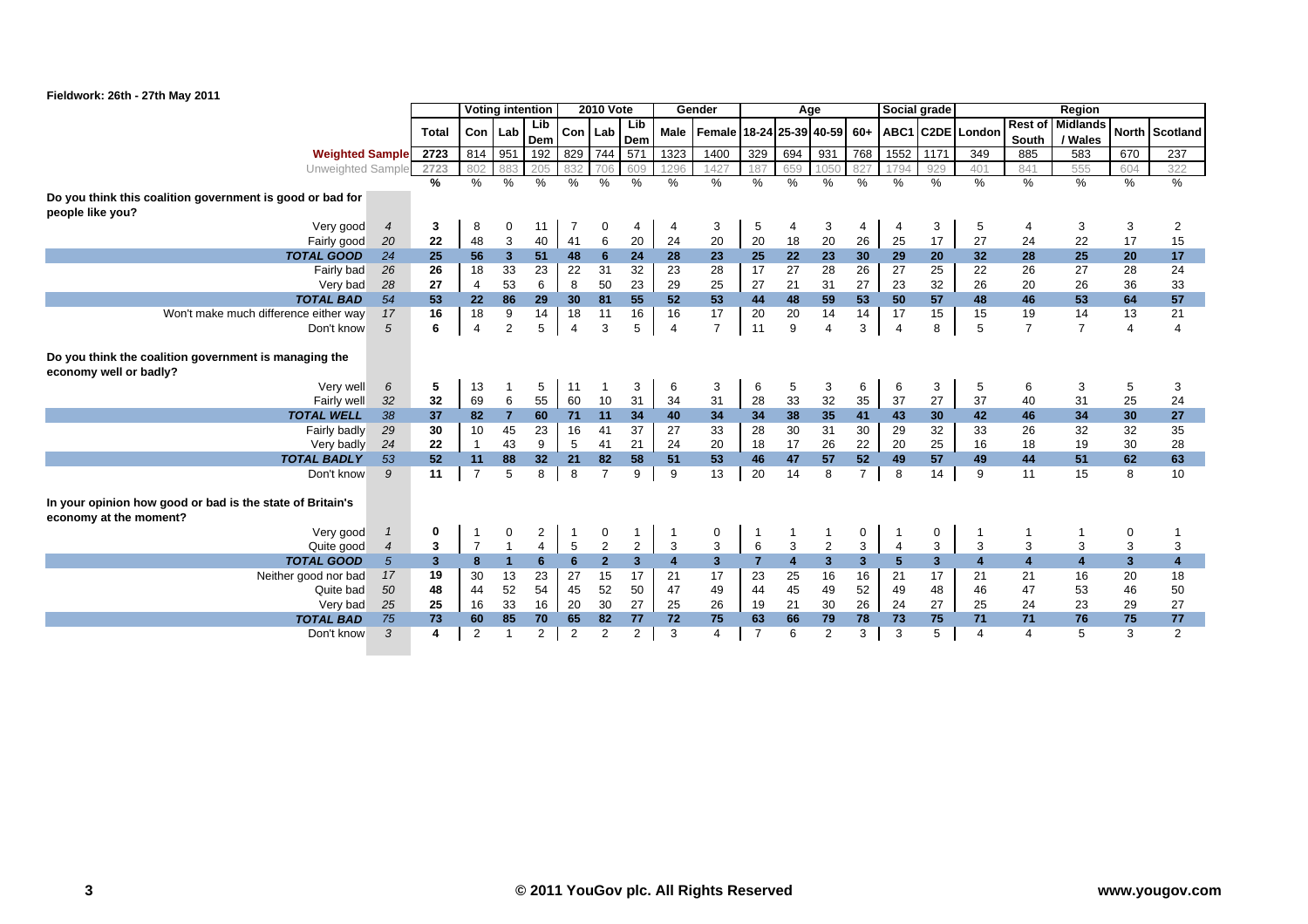

|                                                                                                                  |                |                |                         | <b>Voting intention</b> |                 |                | <b>2010 Vote</b> |                |                | Gender                                      |                | Age            |                |                         | Social grade   |                |                  |                | Region                  |                |                 |
|------------------------------------------------------------------------------------------------------------------|----------------|----------------|-------------------------|-------------------------|-----------------|----------------|------------------|----------------|----------------|---------------------------------------------|----------------|----------------|----------------|-------------------------|----------------|----------------|------------------|----------------|-------------------------|----------------|-----------------|
|                                                                                                                  |                | <b>Total</b>   | Con I                   | Lab                     | Lib.            | Con   Lab      |                  | Lib            |                | Male   Female   18-24   25-39   40-59   60+ |                |                |                |                         |                |                | ABC1 C2DE London |                | <b>Rest of Midlands</b> |                | North Scotland  |
|                                                                                                                  |                |                |                         |                         | Dem             |                |                  | Dem            |                |                                             |                |                |                |                         |                |                |                  | South          | / Wales                 |                |                 |
| <b>Weighted Sample</b>                                                                                           |                | 2723           | 814                     | 951                     | 192             | 829 744        |                  | 571            | 1323           | 1400                                        | 329            | 694            | 931            | 768                     | $1552$         | 1171           | 349              | 885            | 583                     | 670            | 237             |
| Unweighted Sample                                                                                                |                | 2723           | 802                     | 883                     | 205             | 832            | 706              | 609            | 1296           | 1427                                        | 187            | 659            | 1050           | 827                     | 1794           | 929            | 401              | 841            | 555                     | 604            | 322             |
|                                                                                                                  |                | ℅              | $\%$                    | $\frac{1}{6}$           | %               | $\frac{0}{0}$  | $\%$             | $\frac{0}{0}$  | $\%$           | $\%$                                        | $\frac{0}{0}$  | $\%$           | $\%$           | $\%$                    | $\frac{0}{0}$  | $\%$           | $\%$             | $\%$           | $\%$                    | $\%$           | %               |
| How do you think the financial situation of your<br>household will change over the next 12 months?               |                |                |                         |                         |                 |                |                  |                |                |                                             |                |                |                |                         |                |                |                  |                |                         |                |                 |
| Get a lot better                                                                                                 | $\overline{1}$ | $\mathbf{2}$   | $\overline{\mathbf{c}}$ | 2                       | $\overline{2}$  | $\overline{2}$ |                  |                | $\overline{2}$ |                                             | 5              |                |                | 0                       | 2              |                | 2                | 2              |                         |                | 2               |
| Get a little better                                                                                              | 10             | 9              | 14                      | 6                       | 15              | 12             | 6                | 10             | 11             | $\overline{7}$                              | 16             | 18             | 5              | 3                       | 11             | $\overline{7}$ | 10               | 10             | $\overline{7}$          | 10             | 9               |
| <b>TOTAL BETTER</b>                                                                                              | 11             | 11             | 16                      | 8                       | 17              | 14             | $\overline{7}$   | 11             | 13             | 8                                           | 21             | 19             | $6\phantom{1}$ | $\overline{\mathbf{3}}$ | 13             | 8              | 12               | 12             | 8                       | 11             | 11              |
| Stay about the same                                                                                              | 29             | 32             | 41                      | $\overline{25}$         | 36              | 37             | 26               | 32             | 31             | 33                                          | 36             | 36             | 30             | 29                      | 33             | 31             | 35               | 34             | 33                      | 30             | $\overline{27}$ |
| Get a little worse                                                                                               | 38             | 35             | 33                      | 39                      | 36              | 34             | 39               | 36             | 33             | 36                                          | 21             | 28             | 35             | 46                      | 37             | 32             | 32               | 33             | 36                      | 35             | 39              |
| Get a lot worse                                                                                                  | 18             | 18             | 8                       | 26                      | 10              | 13             | 24               | 18             | 18             | 18                                          | 11             | 11             | 26             | 19                      | 14             | 23             | 15               | 17             | 17                      | 22             | 18              |
| <b>TOTAL WORSE</b>                                                                                               | 56             | 53             | 41                      | 65                      | 46              | 47             | 63               | 54             | 51             | 54                                          | 32             | 39             | 61             | 65                      | 51             | 55             | 47               | 50             | 53                      | 57             | 57              |
| Don't know                                                                                                       | $\overline{4}$ | 4              | $\overline{2}$          | $\overline{2}$          | $\mathbf{1}$    | 2              | 3                | 3              | $\overline{4}$ | 5                                           | 11             | 6              | 2              | $\overline{2}$          | 3              | 6              | 5                | $\overline{4}$ | 5                       | $\overline{2}$ | 6               |
| How well or badly do you think David Cameron has<br>responded to the situation in Libya?                         |                |                |                         |                         |                 |                |                  |                |                |                                             |                |                |                |                         |                |                |                  |                |                         |                |                 |
| Very well                                                                                                        | 6              | 6              | 16                      | 2                       | 3               | 13             | -1               | 5              | 7              | 5                                           | $\,$ 5 $\,$    | 5              | 5              | 9                       | $\overline{7}$ | 5              | $\overline{7}$   | 8              | $\overline{4}$          | 6              | 4               |
| Fairly well                                                                                                      | 36             | 37             | 50                      | 31                      | 48              | 47             | 33               | 35             | 40             | 34                                          | 42             | 37             | 37             | 35                      | 40             | 33             | 34               | 39             | 39                      | 33             | 37              |
| <b>TOTAL WELL</b>                                                                                                | 42             | 43             | 66                      | 33 <sub>o</sub>         | 51              | 60             | 34               | 40             | 47             | 39                                          | 47             | 42             | 42             | 44                      | 47             | 38             | 41               | 47             | 43                      | 39             | 41              |
| Fairly badly                                                                                                     | 25             | 23             | 16                      | 30                      | 20              | 18             | 29               | 24             | 25             | 21                                          | 23             | 21             | 23             | 24                      | 23             | 22             | 27               | 18             | 23                      | 26             | 26              |
| Very badly                                                                                                       | 14             | 13             | 3                       | 18                      | 10 <sup>1</sup> | 5              | 16               | 15             | 16             | 10                                          | $\overline{7}$ | 10             | 16             | 15                      | 12             | 15             | 12               | 13             | 11                      | 14             | 17              |
| <b>TOTAL BADLY</b>                                                                                               | 39             | 36             | 19                      | 48                      | 30 <sub>2</sub> | 23             | 45               | 39             | 41             | 31                                          | 30             | 31             | 39             | 39                      | 35             | 37             | 39               | 31             | 34                      | 40             | 43              |
| Don't know                                                                                                       | 20             | 21             | 16                      | 19                      | 18              | 17             | 20               | 21             | 12             | 30                                          | 24             | 27             | 19             | 17                      | 19             | 25             | 21               | 21             | 23                      | 22             | 16              |
|                                                                                                                  | 19-20<br>May   | 26-27<br>May   |                         |                         |                 |                |                  |                |                |                                             |                |                |                |                         |                |                |                  |                |                         |                |                 |
| Do you think Britain, France, the US and other countries<br>are right or wrong to take military action in Libya? |                |                |                         |                         |                 |                |                  |                |                |                                             |                |                |                |                         |                |                |                  |                |                         |                |                 |
| Right<br>Wrong<br>Don't know                                                                                     | 40<br>39<br>21 | 42<br>36<br>23 | 54<br>27<br>19          | 39<br>40<br>22          | 48<br>36<br>16  | 50<br>29<br>20 | 41<br>36<br>23   | 39<br>42<br>20 | 49<br>37<br>13 | 34<br>34<br>32                              | 48<br>22<br>30 | 40<br>33<br>27 | 41<br>38<br>21 | 41<br>41<br>19          | 45<br>35<br>20 | 37<br>37<br>27 | 40<br>35<br>25   | 44<br>35<br>21 | 36<br>38<br>25          | 42<br>35<br>23 | 46<br>33<br>20  |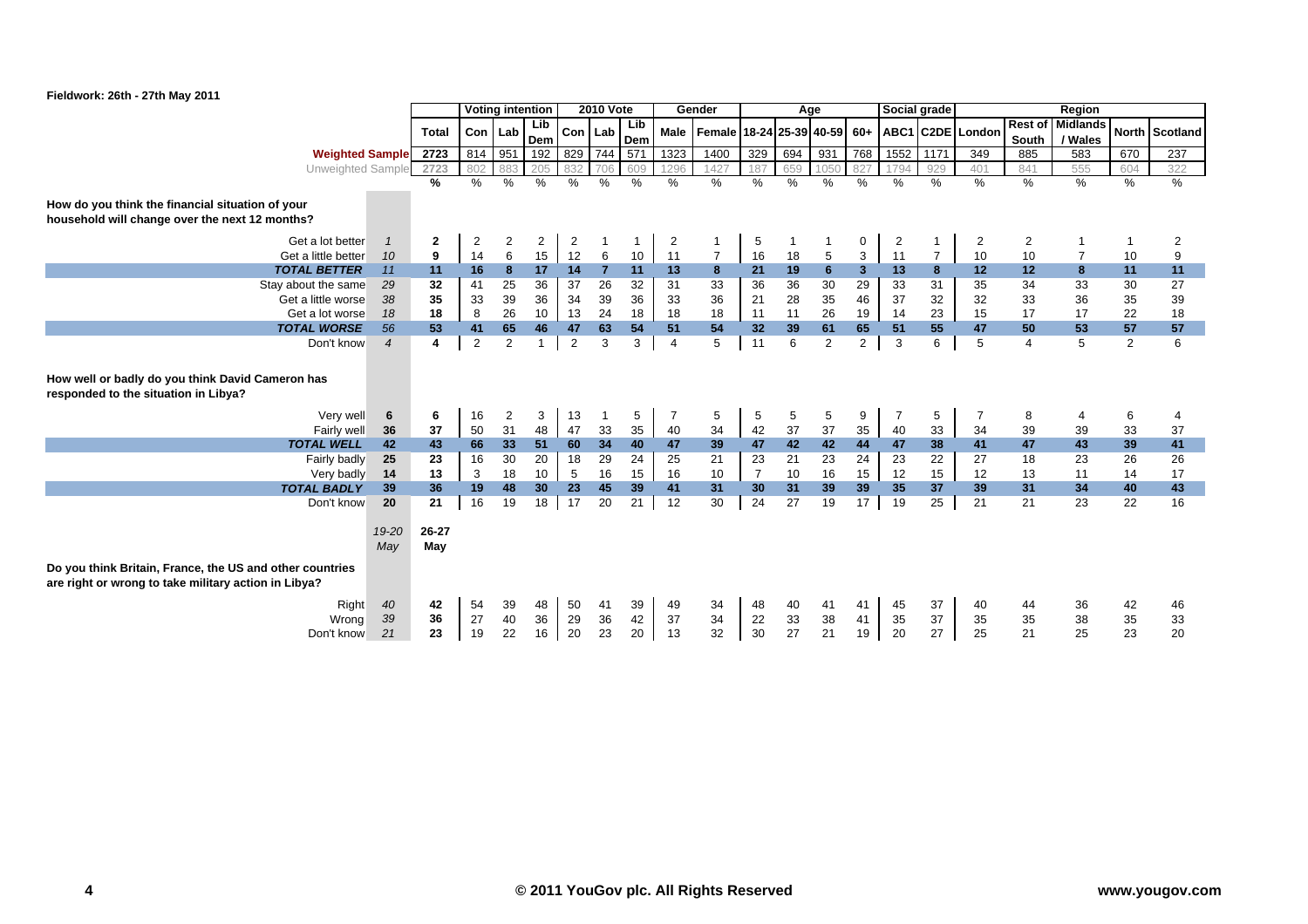

|                                                                                                                                                                                                                                                                                                                          |                                     |                                      | <b>Voting intention</b>                                       |                                                 |                                                   | <b>2010 Vote</b>                                 |                                                  |                                                              | Gender                                                                  |                                                      |                                                  | Age                                                                    |                                     | Social grade                                       |                                                  |                                                 |                                                                            | Region                                            |                                                            |                                                    |
|--------------------------------------------------------------------------------------------------------------------------------------------------------------------------------------------------------------------------------------------------------------------------------------------------------------------------|-------------------------------------|--------------------------------------|---------------------------------------------------------------|-------------------------------------------------|---------------------------------------------------|--------------------------------------------------|--------------------------------------------------|--------------------------------------------------------------|-------------------------------------------------------------------------|------------------------------------------------------|--------------------------------------------------|------------------------------------------------------------------------|-------------------------------------|----------------------------------------------------|--------------------------------------------------|-------------------------------------------------|----------------------------------------------------------------------------|---------------------------------------------------|------------------------------------------------------------|----------------------------------------------------|
|                                                                                                                                                                                                                                                                                                                          | <b>Total</b>                        | Con                                  | Lab                                                           | Lib<br>Dem                                      | Con   Lab                                         |                                                  | Lib<br>Dem                                       | Male                                                         | Female 18-24                                                            |                                                      |                                                  | 25-39 40-59                                                            | $60+$                               | ABC1                                               |                                                  | C2DE Londor                                     | <b>South</b>                                                               | <b>Rest of Midlands</b><br>/ Wales                | <b>North</b>                                               | <b>Scotland</b>                                    |
| <b>Weighted Sample</b>                                                                                                                                                                                                                                                                                                   | 2723                                | 814                                  | 951                                                           | 192                                             | 829                                               | 744                                              | 571                                              | 1323                                                         | 1400                                                                    | 329                                                  | 694                                              | 931                                                                    | 768                                 | 1552                                               | 1171                                             | 349                                             | 885                                                                        | 583                                               | 670                                                        | $\overline{237}$                                   |
| Unweighted Sample                                                                                                                                                                                                                                                                                                        | 2723                                |                                      | 883                                                           | 205                                             |                                                   | 706                                              | 609                                              | 1296                                                         | 1421                                                                    | 187                                                  | 659                                              | 1050                                                                   |                                     | 1794                                               | 929                                              | 401                                             | 841                                                                        | 555                                               | 604                                                        | 322                                                |
|                                                                                                                                                                                                                                                                                                                          | $\frac{9}{6}$                       | $\frac{0}{0}$                        | %                                                             | %                                               | $\frac{0}{0}$                                     | $\frac{0}{0}$                                    | $\frac{0}{0}$                                    | $\%$                                                         | $\%$                                                                    | $\frac{0}{0}$                                        | $\frac{0}{0}$                                    | $\%$                                                                   | $\frac{0}{0}$                       | $\frac{0}{0}$                                      | $\%$                                             | $\frac{0}{0}$                                   | $\%$                                                                       | $\frac{0}{0}$                                     | $\%$                                                       | $\%$                                               |
| Overall do you think the coalition's military action in<br>Libya is going well or badly?                                                                                                                                                                                                                                 |                                     |                                      |                                                               |                                                 |                                                   |                                                  |                                                  |                                                              |                                                                         |                                                      |                                                  |                                                                        |                                     |                                                    |                                                  |                                                 |                                                                            |                                                   |                                                            |                                                    |
| $\overline{2}$<br>Very well                                                                                                                                                                                                                                                                                              | $\mathbf{2}$                        | 3                                    | 2                                                             | $\overline{2}$                                  | 3                                                 | $\overline{2}$                                   | $\overline{2}$                                   | $\overline{2}$                                               | $\overline{2}$                                                          | 3                                                    | 2                                                | $\overline{2}$                                                         | $\overline{2}$                      | $\overline{2}$                                     | $\overline{2}$                                   | 3                                               | $\overline{2}$                                                             | $\mathbf{1}$                                      | $\overline{2}$                                             | $\mathbf 1$                                        |
| 33<br>Fairly well                                                                                                                                                                                                                                                                                                        | 33                                  | 46                                   | 28                                                            | 37                                              | 43                                                | 31                                               | 29                                               | 41                                                           | 26                                                                      | 38                                                   | 30                                               | 34                                                                     | 34                                  | 35                                                 | 31                                               | 30                                              | 36                                                                         | 34                                                | 32                                                         | 31                                                 |
| <b>TOTAL WELL</b><br>35                                                                                                                                                                                                                                                                                                  | 35                                  | 49                                   | 30                                                            | 39                                              | 46                                                | 33                                               | 31                                               | 43                                                           | 28                                                                      | 41                                                   | 32                                               | 36                                                                     | 36                                  | 37                                                 | 33                                               | 33                                              | 38                                                                         | 35                                                | 34                                                         | 32                                                 |
| Fairly badly<br>29                                                                                                                                                                                                                                                                                                       | 30                                  | 25                                   | 33                                                            | 29                                              | 25                                                | 33                                               | 34                                               | 31                                                           | 29                                                                      | 25                                                   | 25                                               | 31                                                                     | 35                                  | 31                                                 | 28                                               | 30                                              | 30                                                                         | 27                                                | 29                                                         | 35                                                 |
| 10<br>Very badly                                                                                                                                                                                                                                                                                                         | 9                                   | $\overline{4}$                       | 12                                                            | $\overline{7}$                                  | 5                                                 | 9                                                | 11                                               | 11                                                           | 8                                                                       | $\overline{7}$                                       | 8                                                | 10                                                                     | 10                                  | 8                                                  | 11                                               | 11                                              | 8                                                                          | 10                                                | 10                                                         | $\overline{7}$                                     |
| 39<br><b>TOTAL BADLY</b>                                                                                                                                                                                                                                                                                                 | 39                                  | 29                                   | 45                                                            | 36                                              | 30                                                | 42                                               | 45                                               | 42                                                           | 37                                                                      | 32                                                   | 33                                               | 41                                                                     | 45                                  | 39                                                 | 39                                               | 41                                              | 38                                                                         | 37                                                | 39                                                         | 42                                                 |
| 26<br>Don't know                                                                                                                                                                                                                                                                                                         | $\overline{26}$                     | $\overline{22}$                      | $\overline{24}$                                               | 25                                              | $\overline{23}$                                   | $\overline{25}$                                  | 24                                               | 15                                                           | 36                                                                      | 28                                                   | 35                                               | $\overline{23}$                                                        | 20                                  | 23                                                 | $\overline{29}$                                  | 27                                              | 24                                                                         | 28                                                | 26                                                         | 26                                                 |
| Do you think Britain should or should not increase our<br>military involvement in Libya in order to remove Colonel<br>Gadaffi?<br>Should<br>Should not<br>Don't know                                                                                                                                                     | 24<br>56<br>21                      | 31<br>52<br>16                       | 23<br>57<br>20                                                | 22<br>58<br>20                                  | 30<br>54<br>16                                    | 23<br>56<br>21                                   | 20<br>60<br>20                                   | 29<br>57<br>14                                               | 18<br>54<br>28                                                          | 25<br>50<br>25                                       | 20<br>51<br>29                                   | 24<br>58<br>18                                                         | 25<br>59<br>16                      | 25<br>57<br>18                                     | 22<br>54<br>24                                   | 22<br>57<br>22                                  | 25<br>55<br>20                                                             | 20<br>55<br>25                                    | 24<br>57<br>19                                             | 25<br>56<br>19                                     |
| How long do you believe the allies should be prepared to<br>continue to give military support to the rebels in Libya?                                                                                                                                                                                                    |                                     |                                      |                                                               |                                                 |                                                   |                                                  |                                                  |                                                              |                                                                         |                                                      |                                                  |                                                                        |                                     |                                                    |                                                  |                                                 |                                                                            |                                                   |                                                            |                                                    |
| Should stop immediately<br>Up to a month<br>Up to three months<br>Up to six months<br>Up to a year<br>For as long as it takes to resolve the crisis in Libya<br>Don't know                                                                                                                                               | 20<br>6<br>12<br>8<br>4<br>30<br>21 | 12<br>8<br>13<br>10<br>4<br>37<br>16 | 23<br>$\overline{5}$<br>12<br>8<br>$\overline{4}$<br>30<br>19 | 20<br>5<br>9<br>8<br>$\overline{4}$<br>36<br>18 | 15<br>$\overline{7}$<br>13<br>10<br>3<br>34<br>17 | 19<br>6<br>12<br>9<br>$\overline{4}$<br>29<br>22 | 23<br>$\overline{4}$<br>10<br>6<br>4<br>33<br>20 | 22<br>5<br>12<br>$\boldsymbol{9}$<br>$\mathbf 5$<br>36<br>11 | 18<br>$\overline{7}$<br>11<br>$\overline{7}$<br>$\mathbf 3$<br>24<br>30 | 12<br>$\overline{7}$<br>16<br>6<br>$\,6$<br>32<br>20 | 16<br>6<br>13<br>8<br>$\overline{4}$<br>27<br>27 | 22<br>$\overline{4}$<br>10<br>9<br>$\overline{\mathbf{4}}$<br>32<br>19 | 23<br>6<br>10<br>8<br>4<br>30<br>18 | 17<br>6<br>12<br>$\bf 8$<br>$\sqrt{5}$<br>32<br>19 | 22<br>5<br>11<br>8<br>$\overline{4}$<br>27<br>23 | 18<br>8<br>9<br>8<br>$\overline{c}$<br>32<br>23 | 21<br>$\overline{4}$<br>14<br>$\overline{7}$<br>$\overline{4}$<br>32<br>19 | 19<br>$\overline{7}$<br>11<br>11<br>5<br>26<br>22 | 21<br>6<br>10<br>$\overline{7}$<br>$\,$ 5 $\,$<br>30<br>22 | 17<br>5<br>11<br>9<br>$\boldsymbol{7}$<br>32<br>19 |
| Some people have suggested that one possible solution<br>to the crisis in Libya would be a partitioned state, with<br>Gaddafi remaining in power in the West of the country<br>while the rebels formed a new country in the East. Do you<br>think this would be an acceptable or unacceptable<br>solution to the crisis? |                                     |                                      |                                                               |                                                 |                                                   |                                                  |                                                  |                                                              |                                                                         |                                                      |                                                  |                                                                        |                                     |                                                    |                                                  |                                                 |                                                                            |                                                   |                                                            |                                                    |
| Acceptable<br>Unacceptable<br>Don't know                                                                                                                                                                                                                                                                                 | 14<br>59<br>28                      | 13<br>65<br>22                       | 12<br>61<br>27                                                | 23<br>57<br>20                                  | 13<br>63<br>24                                    | 11<br>62<br>27                                   | 16<br>58<br>27                                   | 15<br>65<br>20                                               | 12<br>53<br>35                                                          | 16<br>57<br>27                                       | 13<br>53<br>33                                   | 14<br>61<br>25                                                         | 12<br>63<br>25                      | 15<br>60<br>25                                     | 12<br>58<br>31                                   | 14<br>60<br>26                                  | 14<br>59<br>26                                                             | 14<br>56<br>31                                    | 12<br>60<br>28                                             | 14<br>61<br>25                                     |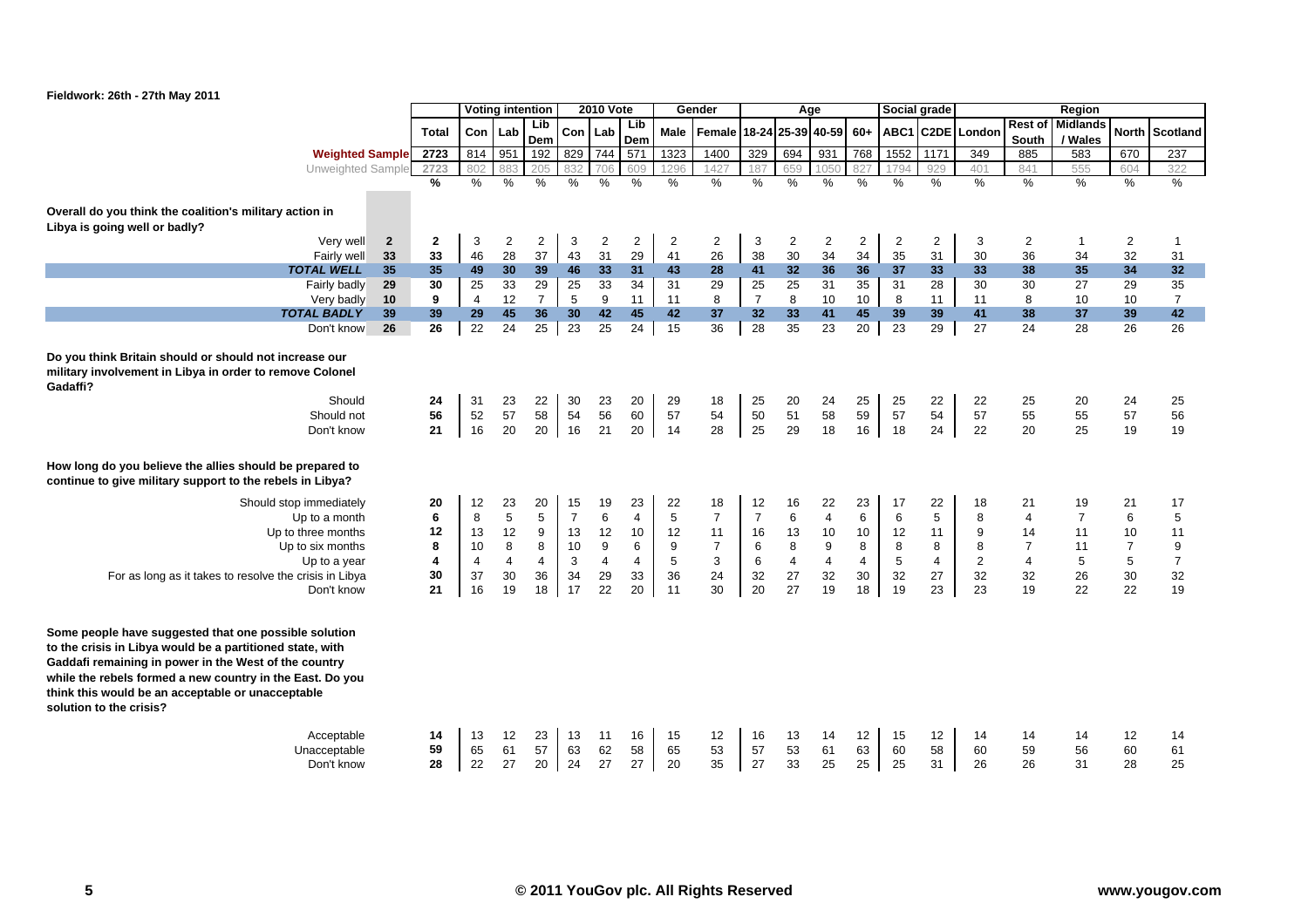

|                                                                                                                                                                                |                                        |                                                    | <b>Voting intention</b>   |                                    |                                               | <b>2010 Vote</b>                       |                           |                           | Gender                                |                           | Age                        |                                  |                                  | Social grade              |                                          |                                        |                                        | Region                               |                           |                                        |
|--------------------------------------------------------------------------------------------------------------------------------------------------------------------------------|----------------------------------------|----------------------------------------------------|---------------------------|------------------------------------|-----------------------------------------------|----------------------------------------|---------------------------|---------------------------|---------------------------------------|---------------------------|----------------------------|----------------------------------|----------------------------------|---------------------------|------------------------------------------|----------------------------------------|----------------------------------------|--------------------------------------|---------------------------|----------------------------------------|
|                                                                                                                                                                                | <b>Total</b>                           |                                                    | Con Lab                   | Lib<br>Dem                         |                                               | Con Lab                                | Lib<br>Dem                |                           | Male   Female   18-24   25-39   40-59 |                           |                            |                                  | $60+$                            |                           |                                          | ABC1 C2DE London                       | <b>Rest of</b><br>South                | <b>Midlands</b><br>/ Wales           |                           | North Scotland                         |
| <b>Weighted Sample</b>                                                                                                                                                         | 2723                                   | 814                                                | 951                       | 192                                | 829                                           | 744                                    | 571                       | 1323                      | 1400                                  | 329                       | 694                        | 931                              | 768                              | 1552                      | 1171                                     | 349                                    | 885                                    | 583                                  | 670                       | 237                                    |
| Unweighted Sample                                                                                                                                                              | 2723                                   | 802                                                | 883                       | 205                                | 832                                           | 706                                    | 609                       | 1296                      | 1427                                  | 187                       | 659                        | 1050                             | 827                              | 1794                      | 929                                      | 401                                    | 841                                    | 555                                  | 604                       | 322                                    |
|                                                                                                                                                                                | $\frac{9}{6}$                          | %                                                  | $\%$                      | $\frac{0}{0}$                      | $\frac{0}{0}$                                 | $\frac{0}{0}$                          | $\frac{9}{6}$             | $\%$                      | $\frac{0}{0}$                         | $\%$                      | $\%$                       | $\%$                             | $\%$                             | $\frac{0}{0}$             | %                                        | $\frac{0}{0}$                          | $\frac{0}{0}$                          | $\%$                                 | %                         | %                                      |
| Barack Obama and David Cameron have re-iterated their<br>determination to take action against dictators. Which of<br>the following best reflects your view?                    |                                        |                                                    |                           |                                    |                                               |                                        |                           |                           |                                       |                           |                            |                                  |                                  |                           |                                          |                                        |                                        |                                      |                           |                                        |
| Britain should be prepared to take military action against<br>dictators who are a threat to their own people or others, even if<br>they do not pose a direct threat to Britain | 32                                     | 38                                                 | 32                        | 40                                 | 36                                            | 32                                     | 32                        | 36                        | 28                                    | 42                        | 33                         | 33                               | 26                               | 34                        | 28                                       | 32                                     | 34                                     | 29                                   | 31                        | 35                                     |
| Britain should only take miliary action against dictators who<br>pose a direct threat to Britain, no matter what they do in their<br>own counties                              | 44                                     | 47                                                 | 42                        | 40                                 | 47                                            | 42                                     | 46                        | 46                        | 42                                    | 33                        | 39                         | 44                               | 54                               | 43                        | 46                                       | 40                                     | 44                                     | 46                                   | 46                        | 42                                     |
| Neither<br>Don't know                                                                                                                                                          | 10<br>14                               | 6<br>9                                             | 12<br>14                  | 13<br>$\overline{7}$               | 8<br>9                                        | 13<br>14                               | 11<br>12                  | 9<br>$\bf 8$              | 11<br>19                              | 6<br>18                   | 10<br>19                   | 11<br>13                         | 11<br>$9\,$                      | 11<br>12                  | 9<br>16                                  | 13<br>15                               | 9<br>14                                | 8<br>17                              | 11<br>12                  | 12<br>11                               |
| Do you believe Britain's "special relationship" with the<br>USA is a good or a bad thing for Britain?                                                                          |                                        |                                                    |                           |                                    |                                               |                                        |                           |                           |                                       |                           |                            |                                  |                                  |                           |                                          |                                        |                                        |                                      |                           |                                        |
| A good thing<br>A bad thing<br>There is no "special relationship" with the USA<br>Not sure                                                                                     | 48<br>9<br>30<br>13                    | 65<br>$\,$ 5 $\,$<br>22<br>8                       | 47<br>9<br>32<br>12       | 43<br>$\boldsymbol{9}$<br>35<br>12 | 61<br>$5\phantom{.0}$<br>26<br>$\overline{7}$ | 47<br>9<br>32<br>12                    | 43<br>10<br>33<br>14      | 53<br>9<br>30<br>8        | 44<br>$\mathsf g$<br>$30\,$<br>17     | 50<br>13<br>19<br>18      | 47<br>12<br>27<br>15       | 49<br>$\overline{7}$<br>34<br>10 | 48<br>$\overline{7}$<br>34<br>12 | 50<br>9<br>30<br>11       | 45<br>9<br>30<br>15                      | 50<br>$\boldsymbol{9}$<br>29<br>12     | $\boldsymbol{9}$<br>29<br>13           | $\bf 8$<br>29<br>14                  | 48<br>8<br>32<br>12       | 42<br>11<br>35<br>12                   |
| $20 - 21$<br>June<br>2005                                                                                                                                                      | 26-27<br>May<br>2011                   |                                                    |                           |                                    |                                               |                                        |                           |                           |                                       |                           |                            |                                  |                                  |                           |                                          |                                        |                                        |                                      |                           |                                        |
| Should Britain seek to have a stronger relationship with<br>the European Union or with the United States?                                                                      |                                        |                                                    |                           |                                    |                                               |                                        |                           |                           |                                       |                           |                            |                                  |                                  |                           |                                          |                                        |                                        |                                      |                           |                                        |
| 22<br>Europe<br>15<br><b>United States</b><br>48<br>Both equally<br>Neither<br>11<br>$\overline{\mathcal{A}}$<br>Don't know                                                    | 13<br>21<br>46<br>13<br>$\overline{ }$ | $\overline{7}$<br>34<br>45<br>11<br>$\overline{4}$ | 18<br>16<br>50<br>11<br>5 | 27<br>10<br>50<br>9<br>4           | 6<br>32<br>44<br>13<br>5                      | 17<br>16<br>50<br>11<br>$\overline{7}$ | 19<br>13<br>52<br>11<br>5 | 15<br>25<br>43<br>11<br>5 | 12<br>16<br>48<br>14<br>10            | 18<br>17<br>46<br>8<br>11 | 15<br>20<br>42<br>11<br>12 | 12<br>22<br>49<br>13<br>5        | 12<br>22<br>45<br>15<br>5        | 16<br>21<br>47<br>11<br>5 | 10<br>21<br>44<br>14<br>10 <sup>10</sup> | 14<br>22<br>45<br>13<br>$\overline{7}$ | 12<br>23<br>45<br>14<br>$\overline{7}$ | 14<br>18<br>47<br>12<br>$\mathbf{q}$ | 12<br>22<br>46<br>12<br>8 | 22<br>14<br>49<br>11<br>$\overline{4}$ |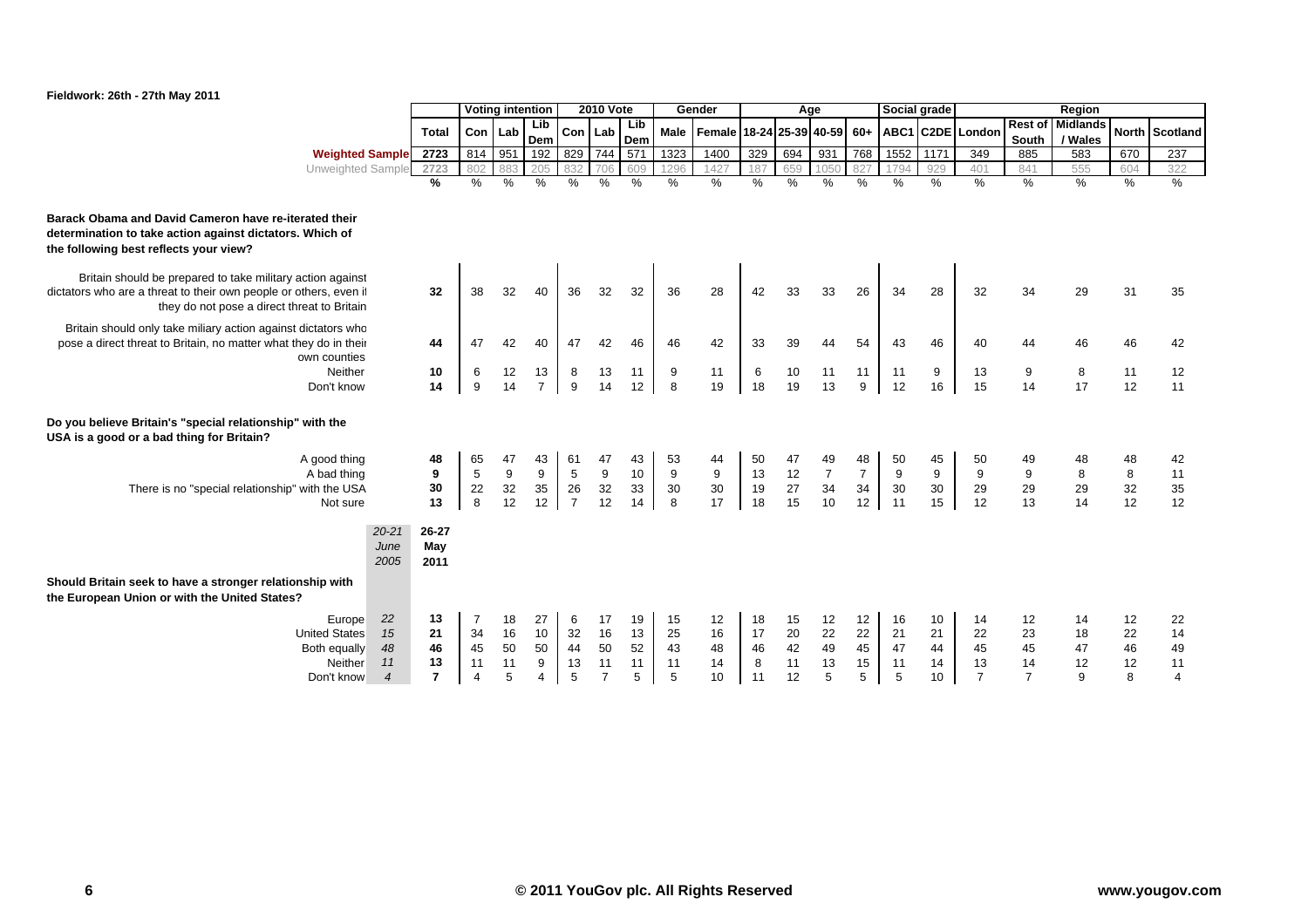

|                                                                                                                                                                                                                                                                                                                                                                                       |                |                | <b>Voting intention</b> |                |                  | <b>2010 Vote</b> |                |                | Gender         |                | Age               |                |                | Social grade   |                |                  |                         | Region                     |               |                |
|---------------------------------------------------------------------------------------------------------------------------------------------------------------------------------------------------------------------------------------------------------------------------------------------------------------------------------------------------------------------------------------|----------------|----------------|-------------------------|----------------|------------------|------------------|----------------|----------------|----------------|----------------|-------------------|----------------|----------------|----------------|----------------|------------------|-------------------------|----------------------------|---------------|----------------|
|                                                                                                                                                                                                                                                                                                                                                                                       | Total          | Con            | Lab                     | Lib<br>Dem     | Con <sub>1</sub> | Lab              | Lib<br>Dem     | <b>Male</b>    | Female         |                | 18-24 25-39 40-59 |                | $60+$          |                |                | ABC1 C2DE London | <b>Rest of</b><br>South | <b>Midlands</b><br>/ Wales |               | North Scotland |
| <b>Weighted Sample</b>                                                                                                                                                                                                                                                                                                                                                                | 2723           | 814            | 951                     | 192            | 829              | 744              | 571            | 1323           | 1400           | 329            | 694               | 931            | 768            | 1552           | 1171           | 349              | 885                     | 583                        | 670           | 237            |
| Unweighted Sample                                                                                                                                                                                                                                                                                                                                                                     | 2723           | 802            | 883                     | 205            | 832              | 706              | 609            | 1296           | 1427           | 187            | 659               | 1050           | 827            | 1794           | 929            | 401              | 841                     | 555                        | 604           | 322            |
|                                                                                                                                                                                                                                                                                                                                                                                       | %              | $\%$           | $\%$                    | $\frac{0}{0}$  | %                | %                | %              | $\%$           | %              | $\frac{0}{0}$  | %                 | %              | $\%$           | $\%$           | $\%$           | %                | $\frac{0}{0}$           | %                          | $\%$          | $\%$           |
| As you may know, the footballer Ryan Giggs had<br>previously taken out an injunction preventing the media<br>from identifying him as having had an affair with Imogen<br>Thomas, a former Big Brother contestant. The injunction<br>was broken by John Hemming MP, who named Giggs as<br>the footballer concerned in the House of Commons,<br>allowing the media to publish his name. |                |                |                         |                |                  |                  |                |                |                |                |                   |                |                |                |                |                  |                         |                            |               |                |
| Do you think John Hemming was right or wrong to break<br>the injunction?<br>Right<br>Wrong<br>Don't know                                                                                                                                                                                                                                                                              | 63<br>23<br>14 | 67<br>23<br>10 | 65<br>25<br>10          | 56<br>30<br>14 | 68<br>23<br>10   | 63<br>27<br>10   | 62<br>25<br>13 | 63<br>26<br>11 | 62<br>21<br>16 | 56<br>27<br>17 | 60<br>23<br>17    | 65<br>23<br>12 | 66<br>23<br>12 | 63<br>26<br>11 | 62<br>20<br>18 | 58<br>26<br>16   | 63<br>24<br>14          | 61<br>20<br>19             | 66<br>24<br>9 | 63<br>25<br>12 |
| Prior to Mr Hemming breaking the injunction people had<br>already named Ryan Giggs as the footballer in question<br>on the social media website Twitter.                                                                                                                                                                                                                              |                |                |                         |                |                  |                  |                |                |                |                |                   |                |                |                |                |                  |                         |                            |               |                |
| Generally speaking, do you think it is justified or<br>unjustified to take legal action against people who break<br>injunctions on Twitter?                                                                                                                                                                                                                                           |                |                |                         |                |                  |                  |                |                |                |                |                   |                |                |                |                |                  |                         |                            |               |                |
| Justified<br>Unjustified                                                                                                                                                                                                                                                                                                                                                              | 18<br>61       | 18<br>65       | 17<br>64                | 25<br>57       | 18               | 18               | 22             | 21<br>64       | 16<br>59       | 22<br>58       | 17<br>64          | 17<br>62       | 19<br>59       | 21<br>61       | 15<br>61       | 21<br>57         | 17<br>61                | 19<br>57                   | 17<br>66      | 18<br>66       |
| Not sure                                                                                                                                                                                                                                                                                                                                                                              | 20             | 17             | 18                      | 18             | 64<br>18         | 61<br>21         | 59<br>20       | 15             | 25             | 19             | 19                | 21             | 22             | 18             | 24             | 21               | 22                      | 23                         | 17            | 16             |
| Do you think Twitter itself should or should not co-<br>operate with any investigation into people breaking<br>injunctions by providing the details of anonymous users<br>who break injunctions?                                                                                                                                                                                      |                |                |                         |                |                  |                  |                |                |                |                |                   |                |                |                |                |                  |                         |                            |               |                |
| Twitter should release the details of people who break<br>injunctions to the authorities                                                                                                                                                                                                                                                                                              | 25             | 27             | 23                      | 29             | 26               | 24               | 27             | 28             | 22             | 26             | 25                | 24             | 25             | 27             | 22             | 27               | 26                      | 23                         | 24            | 25             |
| Twitter should not release the details of the people who break<br>injunctions to the authorities                                                                                                                                                                                                                                                                                      | 55             | 55             | 59                      | 50             | 55               | 57               | 54             | 57             | 53             | 55             | 54                | 56             | 54             | 56             | 53             | 50               | 53                      | 53                         | 59            | 58             |
| Not sure                                                                                                                                                                                                                                                                                                                                                                              | 21             | 18             | 18                      | 21             | 19               | 18               | 20             | 15             | 26             | 20             | 22                | 20             | 21             | 17             | 25             | 23               | 21                      | 24                         | 17            | 17             |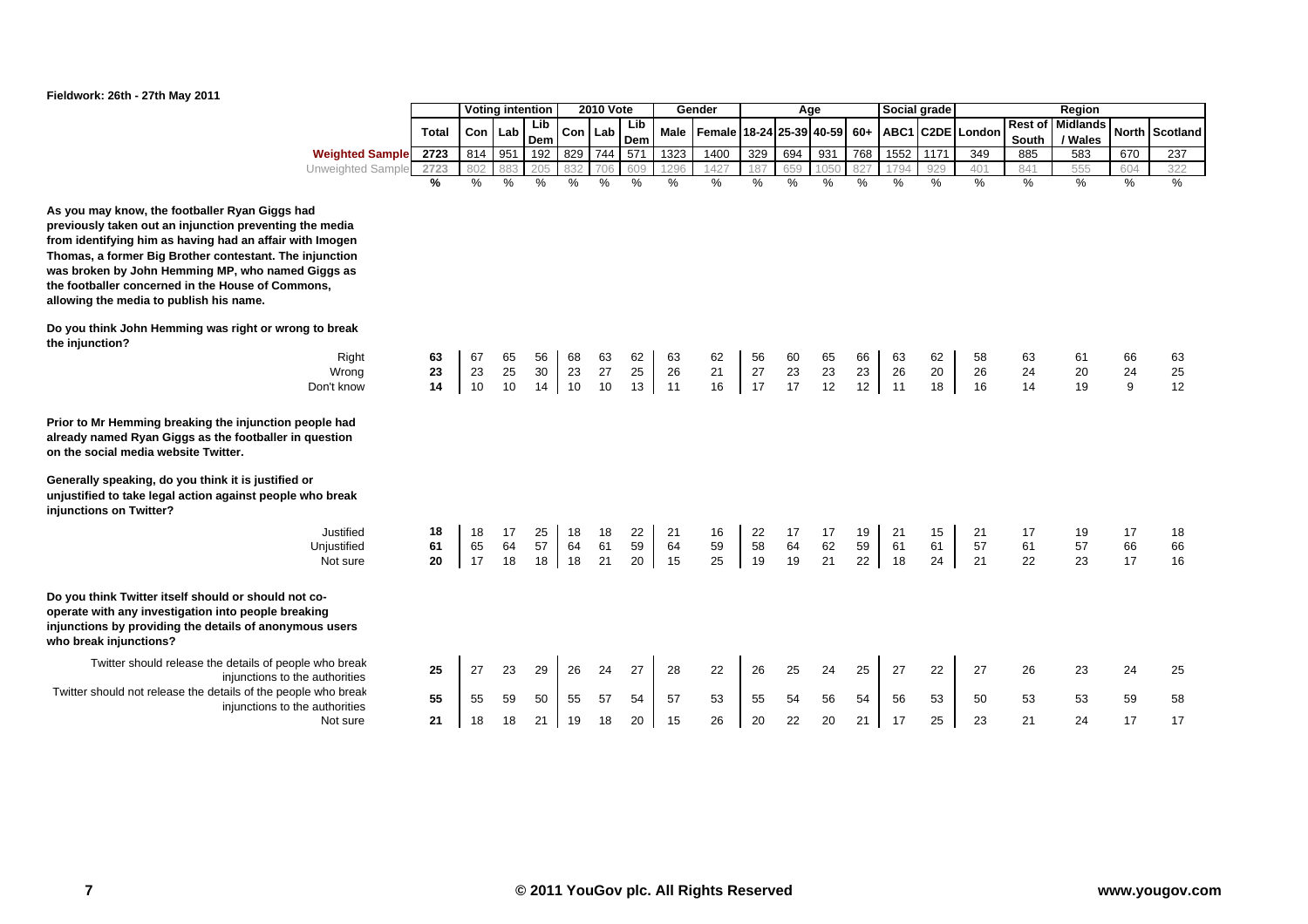

|                                                                                                                                                                                              |                |                | <b>Voting intention</b> |            |                      | <b>2010 Vote</b>   |                      |                      | Gender                                      |          | Age            |                      |                | Social grade   |                |                               |                         | Region                     |                      |                      |
|----------------------------------------------------------------------------------------------------------------------------------------------------------------------------------------------|----------------|----------------|-------------------------|------------|----------------------|--------------------|----------------------|----------------------|---------------------------------------------|----------|----------------|----------------------|----------------|----------------|----------------|-------------------------------|-------------------------|----------------------------|----------------------|----------------------|
|                                                                                                                                                                                              | <b>Total</b>   |                | Con Lab                 | Lib<br>Dem |                      | Con Lab            | Lib<br>Dem           |                      | Male   Female   18-24   25-39   40-59   60+ |          |                |                      |                |                |                | ABC1 C2DE London              | <b>Rest of</b><br>South | <b>Midlands</b><br>/ Wales |                      | North Scotland       |
| <b>Weighted Sample</b>                                                                                                                                                                       | 2723           | 814            | 951                     | 192        | 829                  | 744                | 571                  | 1323                 | 1400                                        | 329      | 694            | 931                  | 768            | 1552           | 1171           | 349                           | 885                     | 583                        | 670                  | 237                  |
| <b>Unweighted Sample</b>                                                                                                                                                                     | 2723           | 802            | 883                     | 205        | 832                  |                    | 609                  | 1296                 | 1427                                        | 187      | 659            | 1050                 |                | 794            | 929            | 401                           | 841                     | 555                        | 604                  | 322                  |
|                                                                                                                                                                                              | %              | $\frac{0}{0}$  | %                       | %          | %                    | $\%$               | %                    | %                    | %                                           | $\%$     | %              | %                    | %              | $\frac{0}{0}$  | $\%$           | $\%$                          | $\frac{0}{0}$           | $\%$                       | %                    | $\frac{0}{0}$        |
| Do you think judges and the courts have gone too far in<br>protecting the privacy of people in the public eye, not far<br>enough, or have they got the balance about right?                  |                |                |                         |            |                      |                    |                      |                      |                                             |          |                |                      |                |                |                |                               |                         |                            |                      |                      |
| Too far                                                                                                                                                                                      | 72             | 80             |                         | 69         | 81                   | 70                 | 72                   | 72                   | 71                                          | 55       | 69             | 76                   | 76             | 74             | 69             | 68                            | 72                      |                            | 75                   | 74                   |
| Not far enough                                                                                                                                                                               | $\overline{7}$ | $\overline{7}$ | 9                       | 6          | $\sqrt{5}$           | 10                 | 6                    | 9                    | 6                                           | 13       | $\overline{7}$ | $\,6\,$              | $\overline{7}$ | $\overline{7}$ | $\overline{7}$ | 12                            | $\boldsymbol{7}$        |                            | 8                    | $\boldsymbol{7}$     |
| Have got the balance about right                                                                                                                                                             | 10             | 8              | 12                      | 14         | 8                    | 11                 | 12                   | 10                   | 11                                          | 14       | 10             | 10                   | 9              | 10             | $10$           | 11                            | $10$                    | 12                         | $\bf 8$              | 9                    |
| Don't know                                                                                                                                                                                   | 11             | 5              | 8                       | 11         | 5                    | 9                  | 10                   | 9                    | 12                                          | 18       | 13             | 9                    | 8              | 9              | 14             | 10                            | 11                      | 13                         | 9                    | 9                    |
| Which of the following best reflects your view?<br>The freedom of the press to report matters it thinks are of                                                                               |                |                |                         |            |                      |                    |                      |                      |                                             |          |                |                      |                |                |                |                               |                         |                            |                      |                      |
| interest to the public should be more important than protecting<br>the privacy of people in the public eye                                                                                   | 53             | 59             | 53                      | 48         | 59                   | 51                 | 53                   | 57                   | 50                                          | 40       | 48             | 57                   | 59             | 53             | 54             | 51                            | 53                      | 55                         | 52                   | 56                   |
| People in the public eye should have a right to keep their<br>private lives secret, even if this restricts the freedom of press<br>to report matters it thinks are of interest to the public | 21             | 19             | 21                      | 30         | 19                   | 23                 | 23                   | 21                   | 21                                          | 32       | 23             | 18                   | 18             | 23             | 18             | 25                            | 20                      | 20                         | 21                   | 21                   |
| Neither<br>Don't know                                                                                                                                                                        | 18<br>8        | 17<br>5        | 19<br>$\overline{7}$    | 15<br>6    | 18<br>$\overline{4}$ | 18<br>$\mathsf{a}$ | 18<br>$\overline{7}$ | 15<br>$\overline{7}$ | 21<br>8                                     | 17<br>11 | 19<br>10       | 18<br>$\overline{7}$ | 18<br>5        | 18<br>6        | 18<br>10       | 20<br>$\overline{\mathbf{4}}$ | 19<br>9                 | 15<br>10                   | 20<br>$\overline{7}$ | 16<br>$\overline{7}$ |
| Do you think the government should change the law to<br>protect the freedom of the press, to protect people's<br>privacy, or should it be left as it is?                                     |                |                |                         |            |                      |                    |                      |                      |                                             |          |                |                      |                |                |                |                               |                         |                            |                      |                      |
| The government should change the law to give the freedom of<br>the press precedence over the right to privacy                                                                                | 35             | 41             | 32                      | 33         | 41                   | 31                 | 35                   | 41                   | 30                                          | 31       | 34             | 35                   | 39             | 37             | 34             | 34                            | 37                      | 34                         | 36                   | 34                   |
| The government should change the law to give a right to<br>privacy precedence over the freedom of the press                                                                                  | 15             | 13             | 16                      | 19         | 13                   | 17                 | 16                   | 17                   | 13                                          | 20       | 16             | 14                   | 12             | 16             | 13             | 20                            | 14                      | 14                         | 15                   | 13                   |
| The government should leave the law as it is<br>Not sure                                                                                                                                     | 27<br>23       | 28<br>18       | 30<br>22                | 30<br>18   | 28<br>18             | 28<br>25           | 28<br>21             | 24<br>18             | 29<br>28                                    | 20<br>28 | 26<br>25       | 28<br>22             | 28<br>20       | 26<br>21       | 28<br>26       | 25<br>21                      | 25<br>24                | 27<br>25                   | 29<br>20             | 27<br>26             |
|                                                                                                                                                                                              |                |                |                         |            |                      |                    |                      |                      |                                             |          |                |                      |                |                |                |                               |                         |                            |                      |                      |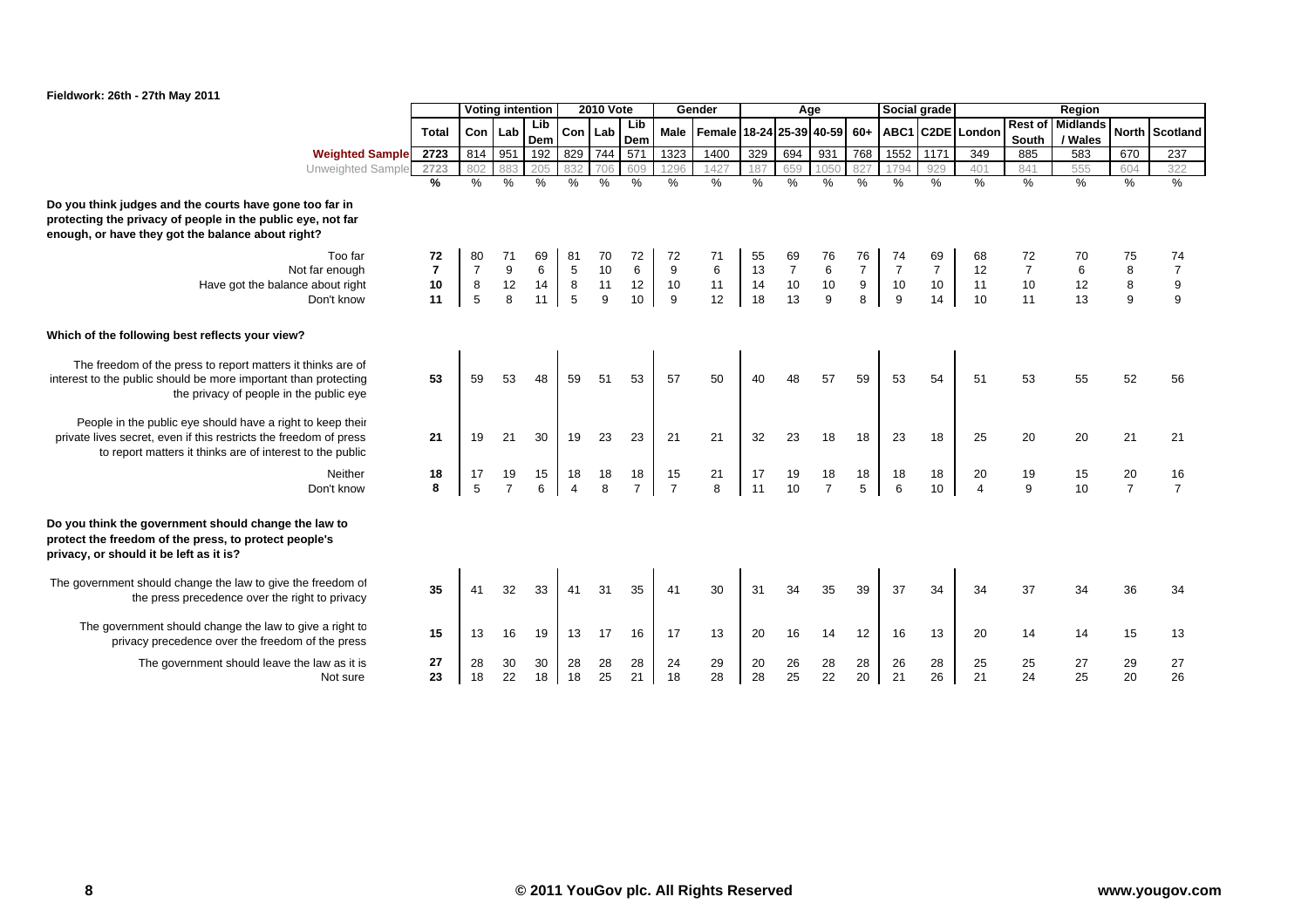

|                                                                                                                                                                                                                                                                                                                                                                                    |              |           |     | <b>Voting intention</b> |               | <b>2010 Vote</b> |            |      | Gender                                      |      | Age |      |      | Social grade |      |                  |                         | Region                     |     |                |
|------------------------------------------------------------------------------------------------------------------------------------------------------------------------------------------------------------------------------------------------------------------------------------------------------------------------------------------------------------------------------------|--------------|-----------|-----|-------------------------|---------------|------------------|------------|------|---------------------------------------------|------|-----|------|------|--------------|------|------------------|-------------------------|----------------------------|-----|----------------|
|                                                                                                                                                                                                                                                                                                                                                                                    | <b>Total</b> | Con   Lab |     | Lib<br>Dem              | Con Lab       |                  | Lib<br>Dem |      | Male   Female   18-24   25-39   40-59   60+ |      |     |      |      |              |      | ABC1 C2DE London | <b>Rest of</b><br>South | <b>Midlands</b><br>/ Wales |     | North Scotland |
| <b>Weighted Sample</b>                                                                                                                                                                                                                                                                                                                                                             | 2723         | 814       | 951 | 192                     | 829           | 744              | 571        | 1323 | 1400                                        | 329  | 694 | 931  | 768  | 1552         | 1171 | 349              | 885                     | 583                        | 670 | 237            |
| Unweighted Sample                                                                                                                                                                                                                                                                                                                                                                  | 2723         | 802       | 883 | 205                     | 832           | 706              | 609        | 1296 | 1427                                        | 187  | 659 | 1050 | 827  | 1794         | 929  | 401              | 841                     | 555                        | 604 | 322            |
|                                                                                                                                                                                                                                                                                                                                                                                    | %            | $\%$      | %   | %                       | $\frac{0}{0}$ | $\%$             | %          | %    | %                                           | $\%$ | %   | %    | $\%$ | %            | $\%$ | %                | $\frac{0}{0}$           | $\%$                       | %   | %              |
| In the United States the US constitution guarantees<br>freedom of speech, with the result that media and<br>newspapers in the USA have greater freedom to publish<br>stories, injunctions like those seen here are not possible,<br>and that it is much more difficult to sue someone for libel.<br>Would you support or oppose a similar guarantee being<br>put into British law? |              |           |     |                         |               |                  |            |      |                                             |      |     |      |      |              |      |                  |                         |                            |     |                |
| Support                                                                                                                                                                                                                                                                                                                                                                            | 59           | 70        | 57  | 50                      | 70            | 55               | 58         | 63   | 55                                          | 47   | 52  | 62   | 67   | 60           | 58   | 57               | 60                      | 56                         | 60  | 63             |
| Oppose                                                                                                                                                                                                                                                                                                                                                                             | 16           | 14        | 19  | 24                      | 13            | 21               | 16         | 20   | 13                                          | 26   | 18  | 14   | 13   | 17           | 15   | 20               | 14                      | 15                         | 18  | 15             |
| Don't know                                                                                                                                                                                                                                                                                                                                                                         | 25           | 16        | 24  | 25                      | 18            | 25               | 26         | 17   | 32                                          | 27   | 29  | 24   | 20   | 23           | 26   | 23               | 25                      | 29                         | 22  | 22             |
| Several injunctions have been taken out to stop the media<br>reporting stories about people in the public eye having<br>affairs or cheating on their spouses. Do you think it is or<br>is not a legitimate news story to expose someone in the<br>public eye for cheating on their spouse?                                                                                         |              |           |     |                         |               |                  |            |      |                                             |      |     |      |      |              |      |                  |                         |                            |     |                |
| It is always a legitimate news story to report people in the<br>public eye for having affairs or cheating on their spouse                                                                                                                                                                                                                                                          | 29           | 32        | 29  | 21                      | 33            | 28               | 23         | 31   | 27                                          | 18   | 24  | 31   | 34   | 28           | 29   | 24               | 29                      | 27                         | 34  | 20             |
| It is sometimes a legitimate news story to report people in the<br>public eye for having affairs or cheating on their spouse                                                                                                                                                                                                                                                       | 43           | 47        |     | 49                      | 45            |                  | 51         | 43   | 44                                          |      |     |      | 42   | 46           | 40   | 43               | 44                      |                            | 42  | 48             |
| It is never a legitimate news story to report people in the public<br>eye having affairs or cheating on their spouse                                                                                                                                                                                                                                                               | 17           | 14        | 16  | 23                      | 16            | 17               | 18         | 16   | 18                                          | 18   | 16  | 16   | 17   | 17           | 16   | 22               | 16                      | 16                         | 15  | 19             |
| Not sure                                                                                                                                                                                                                                                                                                                                                                           | 11           |           | 10  | 7                       | 7             | 11               | 8          | 10   | 12                                          | 19   | 15  | 9    |      | 9            | 15   | 11               | 11                      | 14                         | 9   | 13             |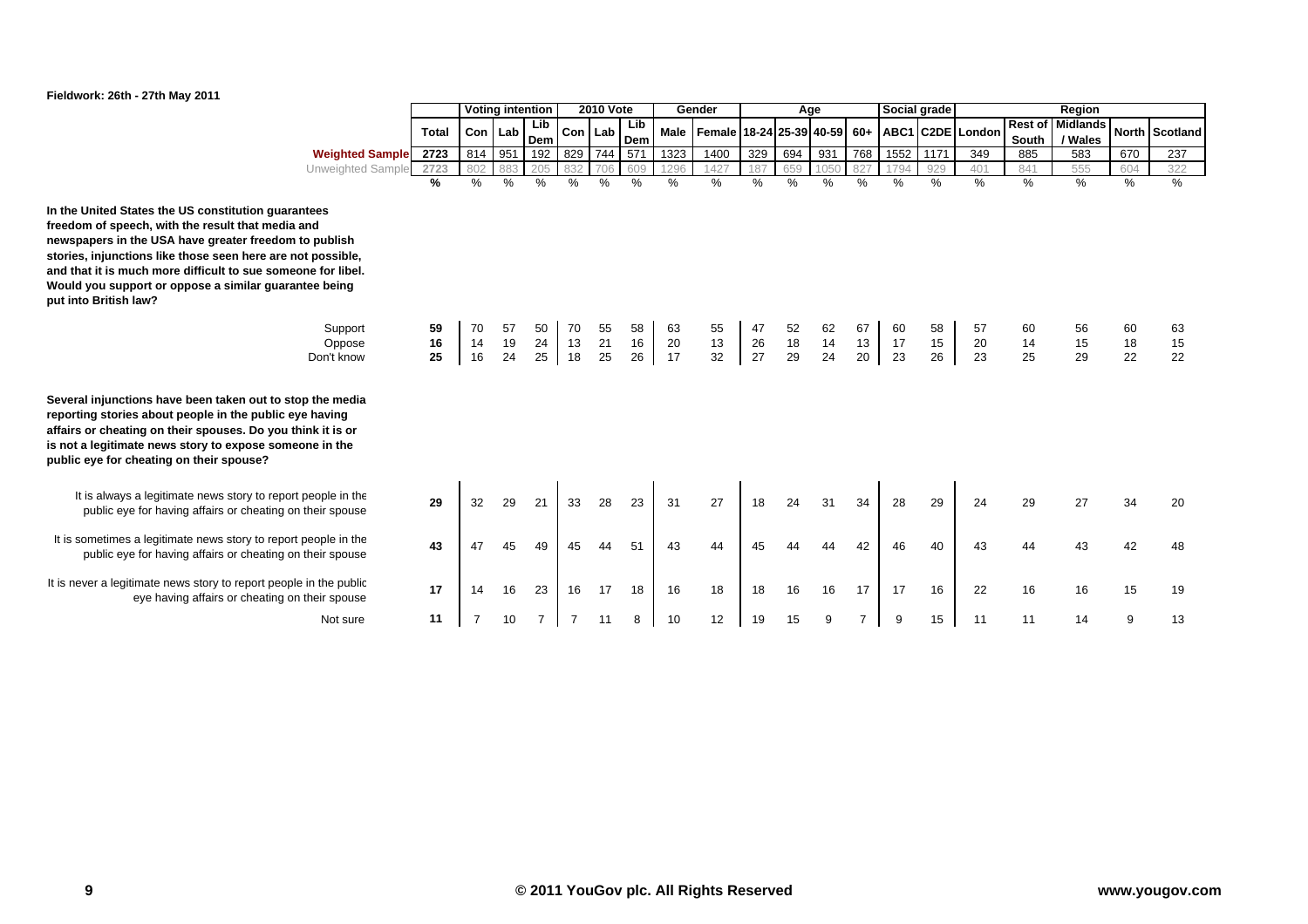

|                                                                                                                                                                                                                                                                                      |              |                | Voting intention |            |               | <b>2010 Vote</b> |            |      | Gender        |       |       | Age           |       |               | Social grade      |               |                  | Region                     |               |               |
|--------------------------------------------------------------------------------------------------------------------------------------------------------------------------------------------------------------------------------------------------------------------------------------|--------------|----------------|------------------|------------|---------------|------------------|------------|------|---------------|-------|-------|---------------|-------|---------------|-------------------|---------------|------------------|----------------------------|---------------|---------------|
|                                                                                                                                                                                                                                                                                      | <b>Total</b> | Con            | Lab              | Lib<br>Dem | Con           | Lab              | Lib<br>Dem | Male | Female        | 18-24 | 25-39 | 40-59         | $60+$ | ABC1          | C <sub>2</sub> DE | London        | Rest of<br>South | <b>Midlands</b><br>/ Wales | North         | Scotland      |
| <b>Weighted Sample</b>                                                                                                                                                                                                                                                               | 2723         | 814            | 951              | 192        | 829           | 744              | 571        | 1323 | 1400          | 329   | 694   | 931           | 768   | 1552          | 1171              | 349           | 885              | 583                        | 670           | 237           |
| Unweighted Sample                                                                                                                                                                                                                                                                    | 2723         | 802            | 883              | 205        | 332           | 706              | 609        | 1296 | 1427          | 187   | 659   | 105           | 827   | 1794          | 929               | 401           | 841              | 555                        | 604           | 322           |
|                                                                                                                                                                                                                                                                                      | $\%$         | $\frac{0}{0}$  | $\frac{0}{0}$    | $\%$       | $\frac{0}{0}$ | $\frac{0}{0}$    | $\%$       | $\%$ | $\frac{0}{0}$ | $\%$  | $\%$  | $\frac{0}{0}$ | $\%$  | $\frac{0}{0}$ | $\frac{0}{0}$     | $\frac{0}{0}$ | %                | $\%$                       | $\frac{0}{0}$ | $\frac{9}{6}$ |
| Look at the list of people and professions below. In each<br>case, imagine a person in that role had been unfaithful to<br>their spouse, do you think it would be legitimate for the<br>media to report this, or do you think they should be<br>entitled to keep the matter private? |              |                |                  |            |               |                  |            |      |               |       |       |               |       |               |                   |               |                  |                            |               |               |
| A top professional footballer                                                                                                                                                                                                                                                        |              |                |                  |            |               |                  |            |      |               |       |       |               |       |               |                   |               |                  |                            |               |               |
| Would be legitimate for the press to report it                                                                                                                                                                                                                                       | 59           | 65             | 61               | 47         | 66            | 58               | 53         | 58   | 59            | 50    | 54    | 60            | 65    | 59            | 59                | 56            | 59               | 59                         | 63            | 51            |
| Should be entitled to keep the matter private                                                                                                                                                                                                                                        | 28           | 25             | 29               | 40         | 23            | 30               | 33         | 29   | 27            | 33    | 28    | 28            | 26    | 29            | 26                | 29            | 29               | 24                         | 28            | 33            |
| Not sure                                                                                                                                                                                                                                                                             | 13           | 10             | 10               | 14         | 10            | 12               | 14         | 13   | 14            | 18    | 18    | 12            | 9     | 12            | 15                | 14            | 13               | 18                         | 9             | 15            |
| A senior executive of a major corporation                                                                                                                                                                                                                                            |              |                |                  |            |               |                  |            |      |               |       |       |               |       |               |                   |               |                  |                            |               |               |
| Would be legitimate for the press to report it                                                                                                                                                                                                                                       | 58           | 64             | 61               | 53         | 65            | 58               | 57         | 59   | 58            | 48    | 54    | 60            | 64    | 58            | 60                | 56            | 59               | 56                         | 61            | 57            |
| Should be entitled to keep the matter private                                                                                                                                                                                                                                        | 27           | 26             | 28               | 37         | 25            | 30               | 29         | 28   | 27            | 32    | 28    | 27            | 25    | 31            | 23                | 29            | 28               | 25                         | 28            | 28            |
| Not sure                                                                                                                                                                                                                                                                             | 14           | 10             | 11               | 10         | 11            | 12               | 13         | 13   | 15            | 20    | 18    | 12            | 11    | 12            | 17                | 15            | 13               | 19                         | 10            | 15            |
| A senior politician                                                                                                                                                                                                                                                                  |              |                |                  |            |               |                  |            |      |               |       |       |               |       |               |                   |               |                  |                            |               |               |
| Would be legitimate for the press to report it                                                                                                                                                                                                                                       | 71           | 77             | 73               | 64         | 77            | 73               | 70         | 73   | 70            | 61    | 65    | 75            | 77    | 72            | 70                | 68            | 72               | 68                         | 76            | 69            |
| Should be entitled to keep the matter private                                                                                                                                                                                                                                        | 17           | 15             | 18               | 25         | 15            | 17               | 18         | 16   | 18            | 23    | 18    | 16            | 16    | 18            | 16                | 21            | 18               | 16                         | 17            | 17            |
| Not sure                                                                                                                                                                                                                                                                             | 11           | $\overline{7}$ | 9                | 12         | 8             | 10               | 12         | 10   | 12            | 17    | 16    | 8             | 8     | 10            | 13                | 11            | 11               | 16                         | 8             | 14            |
| A backbench politician                                                                                                                                                                                                                                                               |              |                |                  |            |               |                  |            |      |               |       |       |               |       |               |                   |               |                  |                            |               |               |
| Would be legitimate for the press to report it                                                                                                                                                                                                                                       | 65           | 69             | 67               | 55         | 71            | 66               | 63         | 66   | 63            | 53    | 59    | 69            | 69    | 64            | 65                | 63            | 65               | 60                         | 69            | 62            |
| Should be entitled to keep the matter private                                                                                                                                                                                                                                        | 23           | 22             | 24               | 33         | 19            | 23               | 25         | 22   | 24            | 29    | 24    | 20            | 22    | 25            | 20                | 26            | 23               | 22                         | 22            | 20            |
| Not sure                                                                                                                                                                                                                                                                             | 13           | 10             | 10               | 12         | 10            | 11               | 12         | 12   | 13            | 18    | 17    | 11            | 9     | 11            | 15                | 11            | 12               | 18                         | 9             | 17            |
| A well known actor                                                                                                                                                                                                                                                                   |              |                |                  |            |               |                  |            |      |               |       |       |               |       |               |                   |               |                  |                            |               |               |
| Would be legitimate for the press to report it                                                                                                                                                                                                                                       | 56           | 62             | 58               | 44         | 63            | 57               | 49         | 56   | 55            | 46    | 54    | 57            | 60    | 55            | 56                | 54            | 56               | 55                         | 60            | 48            |
| Should be entitled to keep the matter private                                                                                                                                                                                                                                        | 31           | 28             | 32               | 43         | 27            | 32               | 37         | 32   | 31            | 35    | 29    | 32            | 31    | 33            | 29                | 32            | 32               | 29                         | 31            | 37            |
| Not sure                                                                                                                                                                                                                                                                             | 13           | 10             | 10               | 12         | 10            | 11               | 14         | 12   | 14            | 19    | 17    | 11            | 10    | 12            | 14                | 15            | 13               | 17                         | 9             | 15            |
| A television presenter                                                                                                                                                                                                                                                               |              |                |                  |            |               |                  |            |      |               |       |       |               |       |               |                   |               |                  |                            |               |               |
| Would be legitimate for the press to report it                                                                                                                                                                                                                                       | 55           | 61             | 59               | 41         | 62            | 57               | 48         | 56   | 54            | 45    | 53    | 56            | 61    | 55            | 56                | 55            | 54               | 54                         | 61            | 47            |
| Should be entitled to keep the matter private                                                                                                                                                                                                                                        | 31           | 28             | 31               | 44         | 27            | 31               | 37         | 30   | 31            | 36    | 28    | 31            | 30    | 33            | 28                | 31            | 32               | 28                         | 30            | 37            |
| Not sure                                                                                                                                                                                                                                                                             | 14           | 11             | 11               | 14         | 11            | 12               | 15         | 13   | 15            | 18    | 19    | 13            | 9     | 12            | 16                | 14            | 14               | 18                         | 10            | 16            |
| A former reality TV star                                                                                                                                                                                                                                                             |              |                |                  |            |               |                  |            |      |               |       |       |               |       |               |                   |               |                  |                            |               |               |
| Would be legitimate for the press to report it                                                                                                                                                                                                                                       | 51           | 57             | 54               | 40         | 57            | 53               | 46         | 51   | 51            | 42    | 48    | 51            | 58    | 52            | 50                | 48            | 51               | 49                         | 57            | 48            |
| Should be entitled to keep the matter private                                                                                                                                                                                                                                        | 34           | 32             | 35               | 47         | 31            | 35               | 39         | 35   | 33            | 38    | 34    | 36            | 31    | 36            | 32                | 38            | 34               | 34                         | 33            | 36            |
| Not sure                                                                                                                                                                                                                                                                             | 14           | 12             | 10               | 13         | 12            | 12               | 15         | 13   | 16            | 20    | 18    | 13            | 11    | 12            | 17                | 14            | 15               | 17                         | 10            | 16            |
| A local clergyman                                                                                                                                                                                                                                                                    |              |                |                  |            |               |                  |            |      |               |       |       |               |       |               |                   |               |                  |                            |               |               |
| Would be legitimate for the press to report it                                                                                                                                                                                                                                       | 64           | 69             | 63               | 58         | 71            | 63               | 62         | 65   | 62            | 48    | 59    | 67            | 70    | 64            | 63                | 63            | 64               | 62                         | 66            | 60            |
| Should be entitled to keep the matter private                                                                                                                                                                                                                                        | 23           | 22             | 25               | 28         | 21            | 24               | 25         | 23   | 24            | 31    | 23    | 22            | 22    | 24            | 22                | 24            | 24               | 20                         | 25            | 22            |
| Not sure                                                                                                                                                                                                                                                                             | 13           | 8              | 11               | 14         | 8             | 13               | 13         | 12   | 14            | 21    | 17    | 11            | 9     | 11            | 15                | 13            | 12               | 18                         | 9             | 18            |
| A local councillor                                                                                                                                                                                                                                                                   |              |                |                  |            |               |                  |            |      |               |       |       |               |       |               |                   |               |                  |                            |               |               |
| Would be legitimate for the press to report it                                                                                                                                                                                                                                       | 62           | 68             | 64               | 54         | 69            | 61               | 61         | 64   | 61            | 49    | 59    | 66            | 67    | 62            | 63                | 59            | 63               | 59                         | 67            | 61            |
| Should be entitled to keep the matter private                                                                                                                                                                                                                                        | 25           | 23             | 26               | 34         | 22            | 26               | 27         | 23   | 26            | 32    | 24    | 23            | 24    | 27            | 22                | 28            | 25               | 23                         | 25            | 23            |
| Not sure                                                                                                                                                                                                                                                                             | 13           | 9              | 10               | 11         | 10            | 12               | 12         | 13   | 13            | 19    | 17    | 11            | 9     | 12            | 15                | 12            | 13               | 18                         | 8             | 16            |
| A normal member of the public                                                                                                                                                                                                                                                        |              |                |                  |            |               |                  |            |      |               |       |       |               |       |               |                   |               |                  |                            |               |               |
| Would be legitimate for the press to report it                                                                                                                                                                                                                                       | 30           | 34             | 31               | 24         | 33            | 31               | 25         | 31   | 29            | 21    | 32    | 30            | 32    | 30            | 30                | 30            | 29               | 29                         | 35            | 21            |
| Should be entitled to keep the matter private                                                                                                                                                                                                                                        | 57           | 56             | 59               | 65         | 56            | 57               | 62         | 57   | 56            | 61    | 50    | 59            | 57    | 58            | 55                | 55            | 59               | 52                         | 55            | 63            |
| Not sure                                                                                                                                                                                                                                                                             | 13           | 11             | 10               | 11         | 11            | 12               | 13         | 12   | 14            | 18    | 17    | 11            | 11    | 12            | 15                | 15            | 12               | 18                         | 9             | 16            |
|                                                                                                                                                                                                                                                                                      |              |                |                  |            |               |                  |            |      |               |       |       |               |       |               |                   |               |                  |                            |               |               |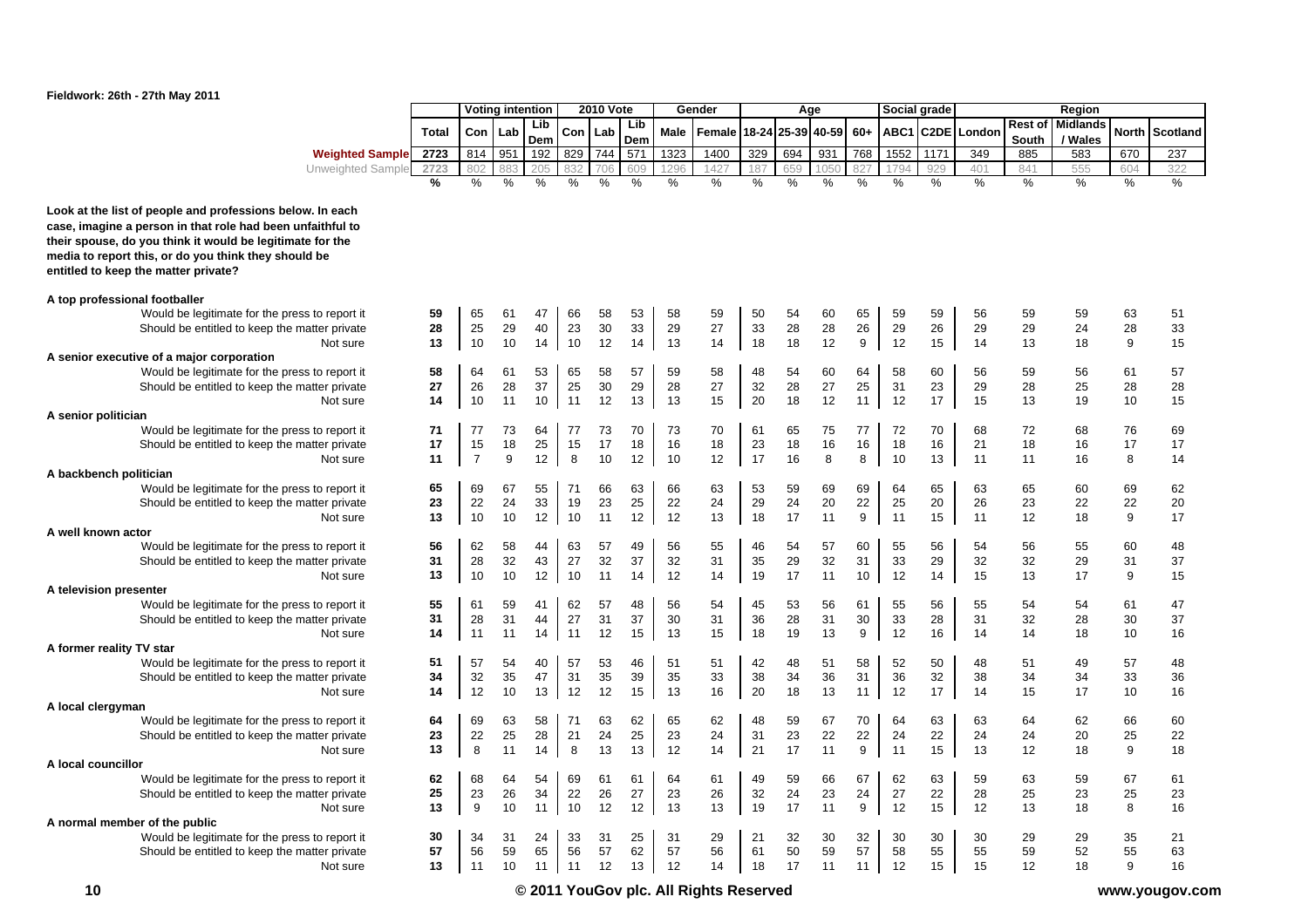

|                                                                                                                                                                                       |                |                | <b>Voting intention</b> |                |                | <b>2010 Vote</b>  |                     |                | Gender         |                |                   | Age            |                     |                     | Social grade   |                  |                         | Region                     |                                  |                |
|---------------------------------------------------------------------------------------------------------------------------------------------------------------------------------------|----------------|----------------|-------------------------|----------------|----------------|-------------------|---------------------|----------------|----------------|----------------|-------------------|----------------|---------------------|---------------------|----------------|------------------|-------------------------|----------------------------|----------------------------------|----------------|
|                                                                                                                                                                                       | <b>Total</b>   | Con Lab        |                         | Lib<br>Dem     | Con            | Lab               | Lib<br>Dem          | Male           | Female         |                | 18-24 25-39 40-59 |                | $60+$               |                     |                | ABC1 C2DE London | <b>Rest of</b><br>South | <b>Midlands</b><br>/ Wales |                                  | North Scotland |
| <b>Weighted Sample</b>                                                                                                                                                                | 2723           | 814            | 951                     | 192            | 829            | 744               | $\overline{571}$    | 1323           | 1400           | 329            | 694               | 931            | 768                 | 1552                | 1171           | 349              | 885                     | 583                        | 670                              | 237            |
| Unweighted Sample                                                                                                                                                                     | 2723           | 802            | 883                     | 205            | 832            | 706               | 609                 | 1296           | 1427           | 187            | 659               | 1050           | 827                 | 1794                | 929            | 401              | 841                     | 555                        | 604                              | 322            |
|                                                                                                                                                                                       | $\frac{9}{6}$  | $\%$           | $\%$                    | $\%$           | $\frac{1}{2}$  | $\%$              | $\frac{9}{6}$       | $\%$           | $\%$           | $\%$           | $\%$              | $\%$           | $\frac{9}{6}$       | $\%$                | %              | $\%$             | $\%$                    | $\%$                       | $\%$                             | $\frac{0}{6}$  |
| Whether or not you think legislation protecting people's<br>privacy would be desirable, do you think it would or<br>would not be workable with today's technology?                    |                |                |                         |                |                |                   |                     |                |                |                |                   |                |                     |                     |                |                  |                         |                            |                                  |                |
| The internet and social media mean that privacy legislation<br>would not be workable in practice                                                                                      | 67             | 71             | 66                      | 67             | 71             | 64                | 71                  | 69             | 65             | 61             | 65                | 68             | 70                  | 68                  | 65             | 62               | 68                      | 63                         | 68                               | 72             |
| If drawn up correctly a privacy law could be workable, even on<br>the internet and social media                                                                                       | 20             | 21             | 20                      | 25             | 21             | 22                | 17                  | 21             | 19             | 22             | 19                | 21             | 18                  | 21                  | 18             | 25               | 19                      | 20                         | 20                               | 16             |
| Not sure                                                                                                                                                                              | 13             | 8              | 13                      | 8              | 8              | 14                | 12 <sup>2</sup>     | 10             | 16             | 17             | 16                | 11             | 12                  | 11                  | 17             | 14               | 13                      | 17                         | 12                               | 12             |
| Which of the following best reflects your view?                                                                                                                                       |                |                |                         |                |                |                   |                     |                |                |                |                   |                |                     |                     |                |                  |                         |                            |                                  |                |
| The increased use of injunctions risks creating a society<br>where only a select group of people know what is going on<br>while the general public aren't allowed to see the truth    | 50             | 54             | 51                      | 45             | 55             | 50                | 51                  | 55             | 46             | 40             | 48                | 53             | 54                  | 53                  | 47             | 44               | 51                      | 49                         | 54                               | 49             |
| Most of the time injunctions only prevent stories that are<br>gossip or not of real public interest - the really important things<br>will always end up being reported for all to see | 33             | 35             | 33                      | 38             | 34             | 35                | 34                  | 31             | 36             | 33             | 31                | 34             | 35                  | 35                  | 32             | 37               | 35                      | 31                         | 32                               | 33             |
| Neither<br>Don't know                                                                                                                                                                 | 8<br>9         | 5<br>6         | 8<br>$\overline{7}$     | 11<br>6        | 5<br>6         | 8<br>$\mathsf{a}$ | $\overline{7}$<br>8 | 6<br>9         | 9<br>9         | 10<br>17       | 8<br>12           | $\overline{7}$ | $\overline{7}$<br>5 | 6<br>$\overline{7}$ | 9<br>12        | 10<br>9          | $\overline{7}$<br>8     | $\overline{7}$<br>13       | $\overline{7}$<br>$\overline{7}$ | 9<br>9         |
| On a different subject                                                                                                                                                                |                |                |                         |                |                |                   |                     |                |                |                |                   |                |                     |                     |                |                  |                         |                            |                                  |                |
| Do you think the low rainful Britain has experienced this<br>year is or is not a result of climate change?                                                                            |                |                |                         |                |                |                   |                     |                |                |                |                   |                |                     |                     |                |                  |                         |                            |                                  |                |
| Is probably a result of climate change<br>Is probably not a result of climate change<br>Don't know                                                                                    | 29<br>52<br>19 | 23<br>65<br>12 | 34<br>47<br>20          | 42<br>37<br>20 | 26<br>62<br>12 | 31<br>47<br>22    | 34<br>46<br>20      | 27<br>55<br>18 | 31<br>48<br>20 | 33<br>40<br>27 | 29<br>47<br>24    | 29<br>56<br>16 | 29<br>56<br>15      | 29<br>53<br>18      | 30<br>50<br>20 | 32<br>47<br>22   | 30<br>52<br>18          | 26<br>53<br>21             | 29<br>55<br>16                   | 32<br>45<br>23 |
| Would you support or oppose introducing water meters<br>to all households?                                                                                                            |                |                |                         |                |                |                   |                     |                |                |                |                   |                |                     |                     |                |                  |                         |                            |                                  |                |
| Support                                                                                                                                                                               | 45             | 54             | 42                      | 57             | 53             | 39                | 53                  | 46             | 45             | 33             | 44                | 45             | 52                  | 50                  | 38             | 46               | 53                      | 46                         | 41                               | 22             |
| Oppose                                                                                                                                                                                | 39             | 33             | 44                      | 28             | 34             | 46                | 32                  | 40             | 38             | 41             | 38                | 43             | 35                  | 35                  | 44             | 36               | 32                      | 38                         | 44                               | 60             |
| Don't know                                                                                                                                                                            | 16             | 13             | 15                      | 15             | 13             | 15                | 15                  | 14             | 18             | 26             | 19                | 13             | 13                  | 15                  | 17             | 18               | 15                      | 16                         | 15                               | 18             |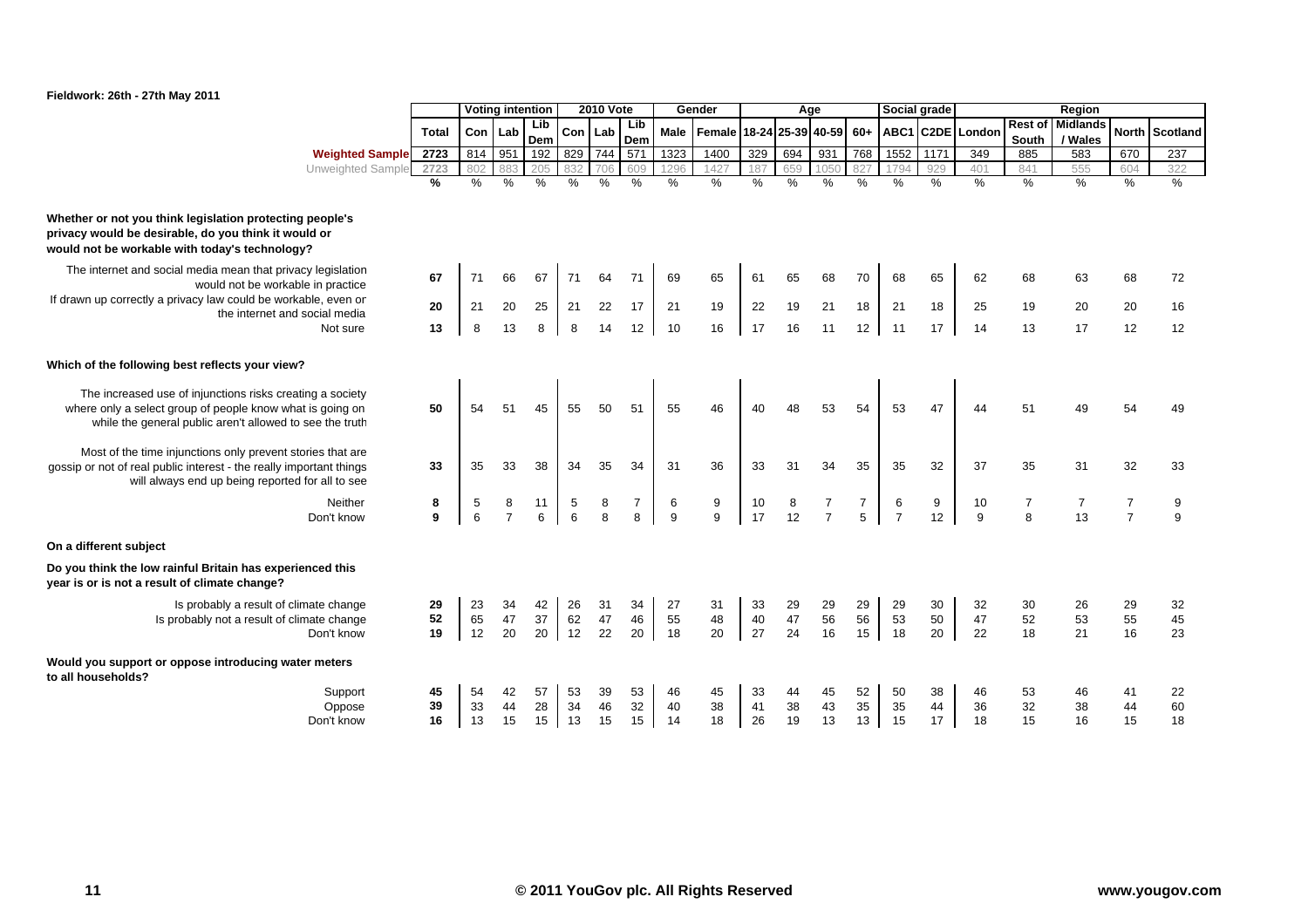

|                                                                                                                                                                              |                    |                      | <b>Voting intention</b>  |                      |                      | <b>2010 Vote</b>   |                    |                      | Gender               |                    |                | Age                  |                | Social grade         |                    |                  |                | Region                             |                      |                      |
|------------------------------------------------------------------------------------------------------------------------------------------------------------------------------|--------------------|----------------------|--------------------------|----------------------|----------------------|--------------------|--------------------|----------------------|----------------------|--------------------|----------------|----------------------|----------------|----------------------|--------------------|------------------|----------------|------------------------------------|----------------------|----------------------|
|                                                                                                                                                                              | <b>Total</b>       | Con                  | Lab                      | Lib<br>Dem           | Con                  | Lab                | Lib<br>Dem         | Male                 | Female               | 18-24              | 25-39 40-59    |                      | $60+$          |                      |                    | ABC1 C2DE London | South          | <b>Rest of Midlands</b><br>/ Wales | North                | Scotland             |
| <b>Weighted Sample</b>                                                                                                                                                       | 2723               | 814                  | 951                      | 192                  | 829                  | 744                | 571                | 1323                 | 1400                 | 329                | 694            | 931                  | 768            | 1552                 | 1171               | 349              | 885            | 583                                | 670                  | 237                  |
| Unweighted Sample                                                                                                                                                            | 2723               | 802                  |                          | 205                  | 832                  | 706                | 609                | 296                  | 1427                 | 187                | 659            | 105                  | 82             | 794                  | 929                | 401              | 841            | 555                                | 604                  | 322                  |
|                                                                                                                                                                              | $\frac{9}{6}$      | $\frac{9}{6}$        | $\frac{9}{6}$            | $\frac{0}{6}$        | $\%$                 | $\%$               | $\%$               | %                    | %                    | %                  | %              | $\frac{0}{6}$        | $\frac{9}{6}$  | %                    | $\frac{9}{6}$      | %                | %              | %                                  | $\frac{9}{6}$        | %                    |
| From what you have read or heard about the issue, do                                                                                                                         |                    |                      |                          |                      |                      |                    |                    |                      |                      |                    |                |                      |                |                      |                    |                  |                |                                    |                      |                      |
| you think the water companies are doing a good or bad                                                                                                                        |                    |                      |                          |                      |                      |                    |                    |                      |                      |                    |                |                      |                |                      |                    |                  |                |                                    |                      |                      |
| job in reducing the amount of water lost in leaks?                                                                                                                           |                    |                      |                          |                      |                      |                    |                    |                      |                      |                    |                |                      |                |                      |                    |                  |                |                                    |                      |                      |
|                                                                                                                                                                              |                    |                      |                          |                      |                      |                    |                    |                      |                      |                    |                |                      |                |                      |                    |                  |                |                                    |                      |                      |
| A very good job<br>A fairly good job                                                                                                                                         | $\mathbf{2}$<br>19 | $\overline{2}$<br>21 | $\overline{2}$<br>$20\,$ | $\overline{2}$<br>22 | $\overline{2}$<br>20 | $\mathbf{1}$<br>20 | $\mathbf{1}$<br>20 | $\overline{2}$<br>21 | $\overline{1}$<br>18 | $\mathbf{1}$<br>15 | 3<br>18        | $\overline{2}$<br>19 | 1<br>22        | $\overline{2}$<br>18 | $\mathbf{1}$<br>20 | 3<br>18          | -1<br>21       | $\mathbf 1$<br>19                  | $\overline{2}$<br>19 | $\overline{2}$<br>16 |
| <b>TOTAL GOOD JOB</b>                                                                                                                                                        | 21                 | 23                   | 22 <sub>2</sub>          | 24                   | 22                   | 21                 | 21                 | 23                   | 19                   | 16                 | 21             | 21                   | 23             | 20                   | 21                 | 21               | 22             | 20                                 | 21                   | 18                   |
| A fairly bad job                                                                                                                                                             | 37                 | 42                   | 36                       | 42                   | 42                   | 37                 | 39                 | 37                   | 37                   | 27                 | 29             | 41                   | 45             | 39                   | 35                 | 37               | 37             | 39                                 | 38                   | 31                   |
| A very bad job                                                                                                                                                               | 19                 | 20                   | 19                       | 14                   | 21                   | 18                 | 19                 | 22                   | 16                   | 13                 | 17             | 23                   | 20             | 18                   | $20\,$             | 18               | 21             | 17                                 | 20                   | 16                   |
| <b>TOTAL BAD JOB</b>                                                                                                                                                         | 56                 | 62                   | 55                       | 56                   | 63                   | 55                 | 58                 | 59                   | 53                   | 40                 | 46             | 64                   | 65             | 57                   | 55                 | 55               | 58             | 56                                 | 58                   | 47                   |
| Don't know                                                                                                                                                                   | 23                 | 16                   | 24                       | 20                   | 15                   | 25                 | 21                 | 18                   | 28                   | 43                 | 33             | 16                   | 13             | $\overline{22}$      | 23                 | 24               | 20             | 24                                 | 21                   | 34                   |
|                                                                                                                                                                              |                    |                      |                          |                      |                      |                    |                    |                      |                      |                    |                |                      |                |                      |                    |                  |                |                                    |                      |                      |
| Moving on<br>Generally speaking, do you think that the FIFA (the body<br>that organises world football) probably is or probably is<br>not corrupt?<br>Probably is corrupt    | 84                 | 88                   | 84                       | 86                   | 89                   | 82                 | 86                 | 90                   | 78                   | 81                 | 78             | 87                   | 86             | 87                   | 80                 | 84               | 84             | 79                                 | 87                   | 82                   |
| Probably is not corrupt                                                                                                                                                      | 4                  | $\overline{5}$       | 5                        | $\overline{4}$       | $\overline{4}$       | 5                  | 3                  | $\overline{4}$       | 5                    | $\overline{4}$     | $\overline{7}$ | $\overline{4}$       | 3              | $\overline{4}$       | 5                  | 3                | $\overline{4}$ | $\overline{7}$                     | 4                    | $\overline{4}$       |
| Not sure                                                                                                                                                                     | 12                 | $\overline{7}$       | 11                       | 10                   | $\overline{7}$       | 13                 | 11                 | 6                    | 17                   | 15                 | 15             | 9                    | 11             | $\boldsymbol{9}$     | 15                 | 13               | 12             | 14                                 | 9                    | 14                   |
| From what you have seen or heard, do you believe the<br>contests to decide who should host the 2018 and 2022<br>World Cups were clean and fair or corrupt?<br>Clean and fair | 3<br>75            | 2                    | 3<br>76                  | $\overline{1}$<br>74 | 3                    | 3                  | 3                  | 2                    | 3                    | 5<br>64            | 4              | 2<br>80              | 1              | 3<br>78              | 3                  | 4                | 4<br>74        | 2<br>72                            | $\overline{c}$       | 3                    |
| Corrupt                                                                                                                                                                      | 22                 | 83<br>14             | 21                       | 25                   | 82<br>15             | 75<br>22           | 75<br>22           | 85<br>12             | 65<br>32             | 32                 | 72<br>24       | 17                   | 76<br>23       | 19                   | 71<br>26           | 73<br>23         | 22             | 26                                 | 81<br>17             | 68<br>29             |
| Not sure                                                                                                                                                                     |                    |                      |                          |                      |                      |                    |                    |                      |                      |                    |                |                      |                |                      |                    |                  |                |                                    |                      |                      |
| Do you think the contests to decide the hosts of the 2018<br>and 2022 World Cups should or should not be re-run?                                                             |                    |                      |                          |                      |                      |                    |                    |                      |                      |                    |                |                      |                |                      |                    |                  |                |                                    |                      |                      |
| Should be re-run                                                                                                                                                             | 50                 | 54                   | 52                       | 47                   | 54                   | 52                 | 47                 | 57                   | 42                   | 44                 | 42             | 52                   | 56             | 48                   | 52                 | 50               | 50             | 48                                 | 55                   | 40                   |
| Should not be re-run                                                                                                                                                         | 23                 | 24                   | 23                       | 22                   | 25                   | 23                 | 26                 | 27                   | 20                   | 25                 | 28             | 25                   | 17             | 27                   | 19                 | 23               | 22             | 25                                 | 23                   | 29                   |
| Don't know                                                                                                                                                                   | 27                 | 22                   | 24                       | 31                   | 21                   | 25                 | 27                 | 16                   | 37                   | 31                 | 30             | 23                   | 27             | 25                   | 30                 | 27               | 29             | 28                                 | 22                   | 31                   |
| Do you think the current head of FIFA, Sepp Blatter,<br>should or should not step down?                                                                                      |                    |                      |                          |                      |                      |                    |                    |                      |                      |                    |                |                      |                |                      |                    |                  |                |                                    |                      |                      |
| Should step down                                                                                                                                                             | 65                 | 74                   | 64                       | 68                   | 74                   | 64                 | 63                 | 79                   | 50                   | 49                 | 57             | 71                   | 71             | 66                   | 62                 | 65               | 64             | 62                                 | 70                   | 56                   |
| Should not step down                                                                                                                                                         | 4                  | $\overline{4}$       | $\overline{4}$           | 3                    | $\mathbf{3}$         | $\overline{4}$     | $\overline{4}$     | 5                    | $\overline{4}$       | 10                 | 6              | $\mathbf{3}$         | $\overline{2}$ | $\overline{4}$       | $\overline{4}$     | 3                | $\overline{4}$ | 5                                  | $\overline{4}$       | 9                    |
| Not sure                                                                                                                                                                     | 31                 | 23                   | 32                       | 28                   | 23                   | 32                 | 33                 | 16                   | 46                   | 41                 | 38             | 26                   | 28             | 30                   | 34                 | 32               | 32             | 33                                 | 26                   | 35                   |